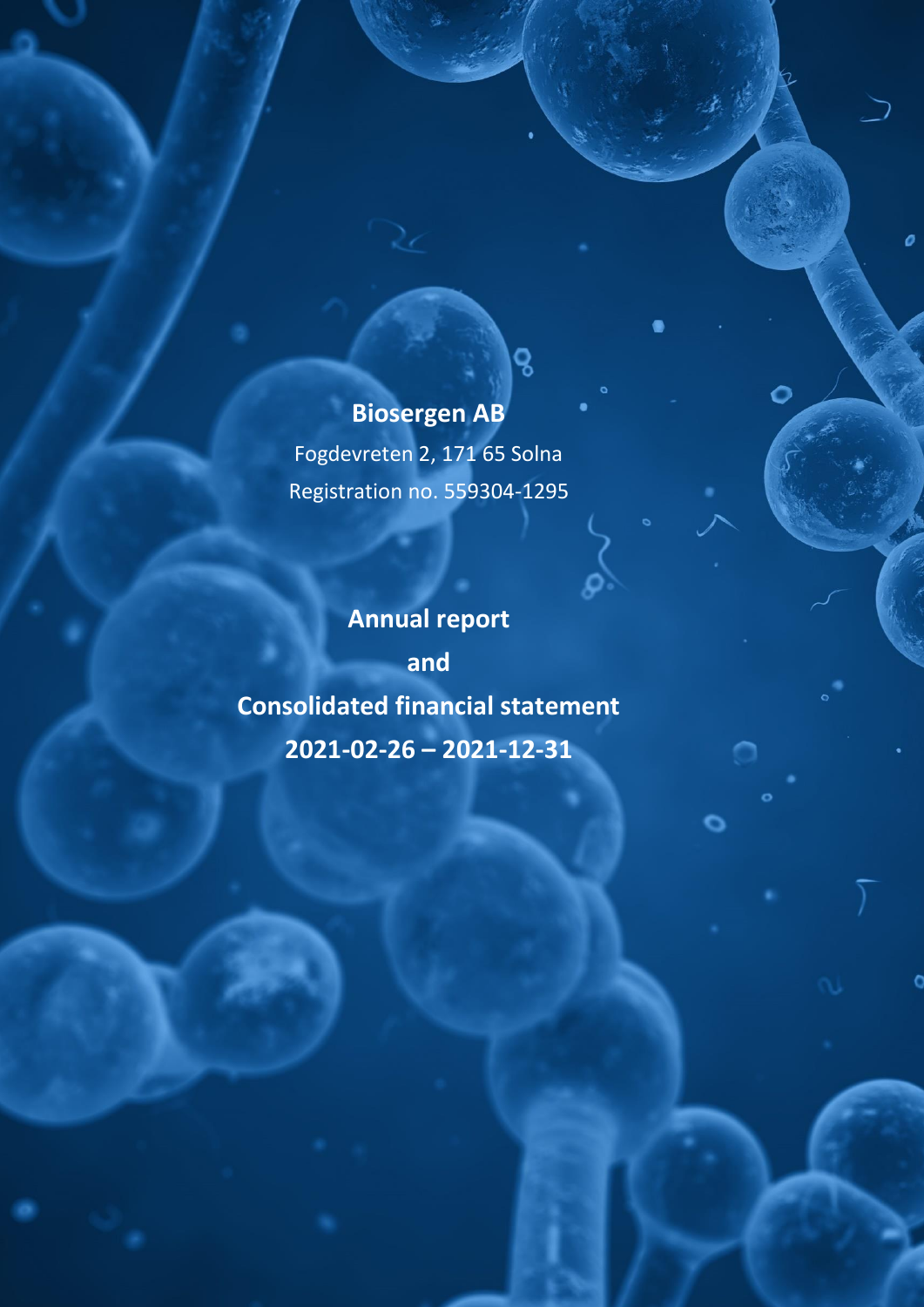| <b>Other information</b>                                                      | 5  |
|-------------------------------------------------------------------------------|----|
| Directors's report                                                            | 12 |
| Consolidated income statement and state and statement of comprehensive income | 17 |
| <b>Consolidated balance sheet</b>                                             | 18 |
| <b>Consolidated cash flow analysis</b>                                        | 19 |
| <b>Parent Company income statement</b>                                        | 20 |
| <b>Parent Company balance sheet</b>                                           | 21 |
| <b>Parent Company cash flow analysis</b>                                      | 23 |
| <b>Notes</b>                                                                  | 24 |
| Statement by the Board of Directors and Executive Board                       | 32 |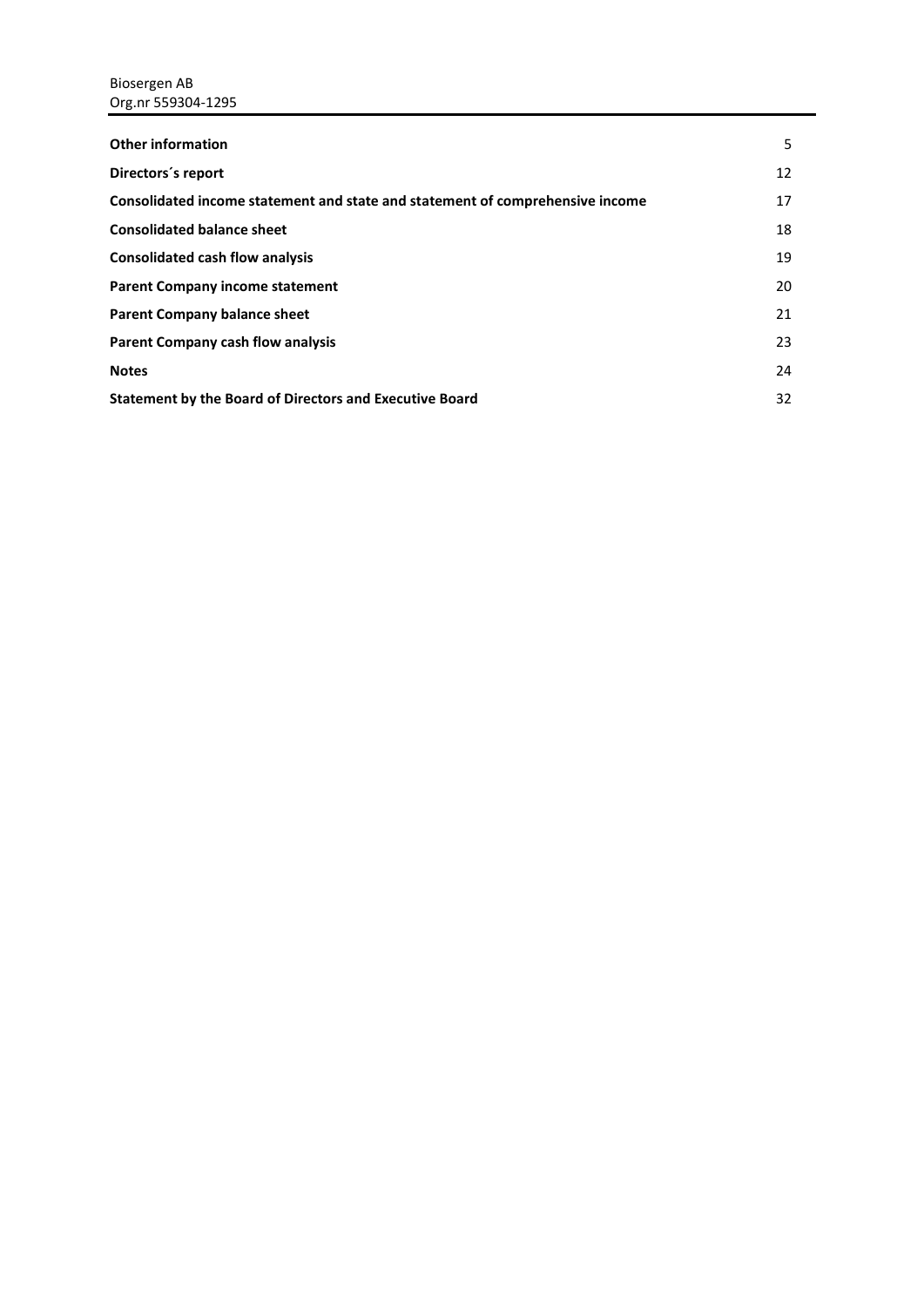# **CEO letter**

Dear shareholder,

In June 2021 Biosergen became a publicly traded company on NSADAQ First North Growth Market in Stockholm, after carrying out a successful offering of SEK 50 million and welcoming more than 1,200 new shareholders in Sweden, Norway, and Denmark. Consequently, this is my first CEO letter at the helm of Biosergen as a public company.

Needless to say, the IPO consumed a good deal of our time and resources in the first few months of 2021 but other than that, we really spent most of the year preparing BSG005 for human trials. Sending a novel compound into the clinic is no small feat. It involves much more than just drafting the application to the regulatory authorities. BSG005 had to be manufactured, formulated, quality tested, vialed, packed, and shipped, in our case to Australia. And in Australia, a clinical organization and infrastructure needed to be created, and of course the trial volunteers recruited. If you recall that Biosergen was conceived as a small, almost virtual development organization, it is easy to understand that all this was only possible thanks to our many suppliers, collaborators, and external consultants. I would like to take this opportunity to thank them all. We could not have done it without you.

This thanks off course also extends to our employees, few in numbers but extremely busy and dedicated as they are. A key development this year was that we were able to sign up Tine Kold Olesen as our new Chief Operating Officer. She brings exactly the deep experience with international drug development we will need in the coming years. Welcome Tine.

Our application to start human clinical trials with BSG005 was approved by the Australian authorities in August. This was another major milestone for us in 2021. But as is often the case in such complex endeavors, new obstacles still had to be overcome. One problem which held us back for several month after the approval had to do with BSG005's powerful ability to kill microorganisms in its immediate surrounding. This is off course a good thing in an antifungal drug. However, several of the standard quality assays requested by regulators to prove that a batch of manufactured drug material is not biologically contaminated employs bacterial strains of various types. BSG005 basically just killed these assays, to such an extent that they became meaningless. This created a lot of discussion with the Australian regulators. We and our collaborators therefore had to find other ways around this unexpected problem, and eventually we did. We now know what to do the next time we start clinical trials in a new country.

The world is still in the throes of a global pandemic, although some parts now finally seem be coming out of it. For many of us, the pandemic has been a wake-up call. We – and that includes the biopharmaceutical industry have for decades been mostly preoccupied with the diseases we get from living longer, more unhealthy lives. Covid has reminded us that infectious diseases still very much constitute a global health threat and that these diseases effects all of us, even if we do not suffer much from tuberculosis, malaria, or typhoid fever in our parts of the world anymore.

We see this in our field as well. Fungal infection is a growing problem, not a diminishing one, even in the Nordic Countries. We live closer together, and in new environments. Multidrug resistance is on the rise. Our very lifestyles make us more prone to opportunistic infections from fungal pathogens, and these infections now kill more people every year than malaria and tuberculosis put together. We urgently need to start addressing this problem on a much wider scale. Precisely in recognition of this pressing unmet need, BSG005 was granted orphan status by the US Food and Drug Administration (the FDA) for the treatment of aspergillosis in June 2021. Orphan Drug status confers several important advantages including an expedited regulatory path and prolonged market exclusivity. Aspergillosis is caused by the *aspergillus* pathogen and primarily affects people with weakened immune systems or lung diseases.

I expect 2022 to be a breakthrough year for Biosergen. First of all, the results from the phase I program will start to come in - in fact, they have already started to come in. If all goes to plan, we will be able to report most of the data from both halves of the program (the single ascending dose and multiple ascending dose parts) before the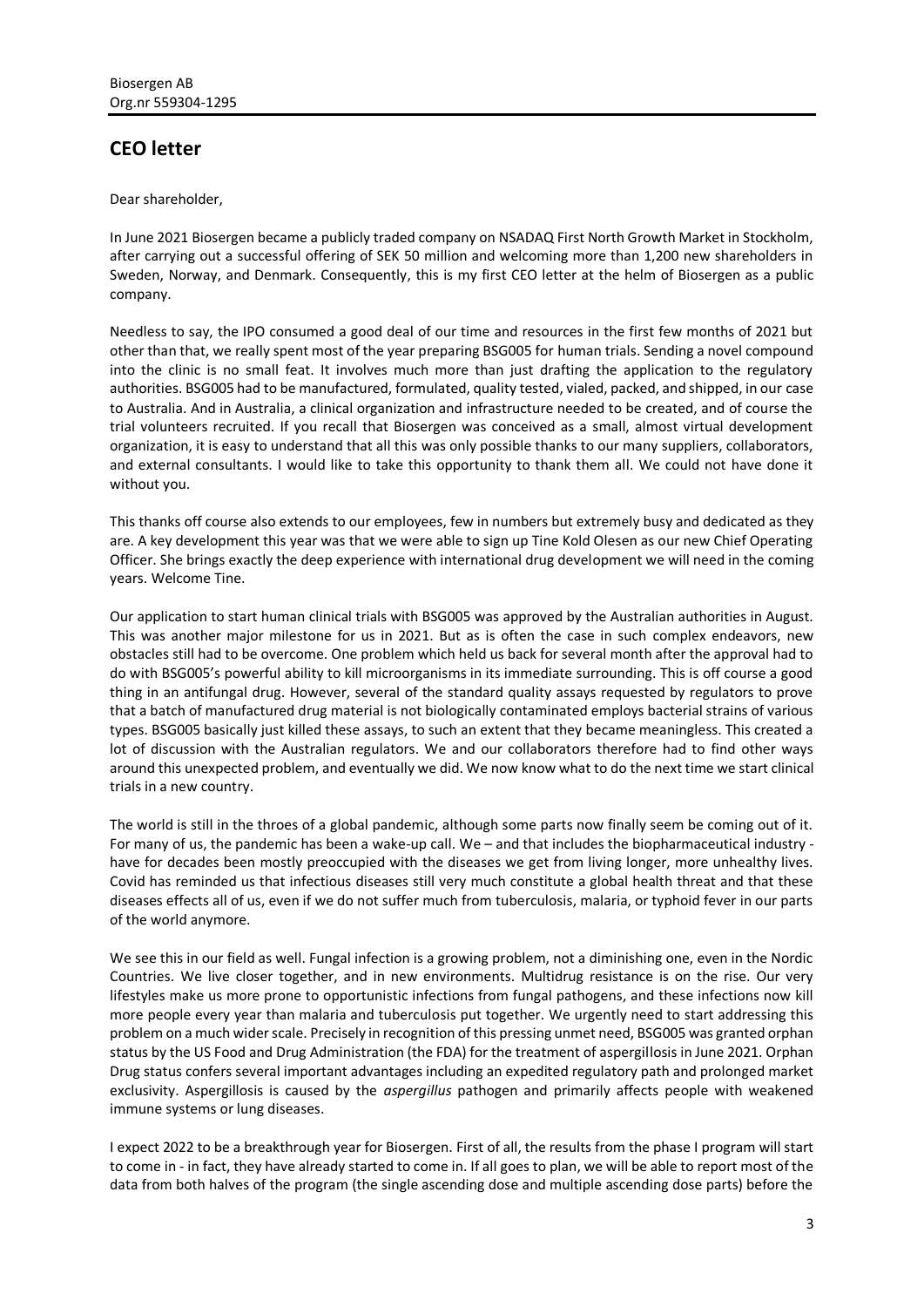end of the year. As we have highlighted on several occasions throughout the year, we consider our phase I program for BSG005 to be more important than phase I studies perhaps would be for many other drug candidates. This is because our chief concern with BSG005 is its safety and tolerability. We want to prove that BSG005 has none of the crippling toxicities seen with other drugs of its class, most notable the benchmark antifungal drug Amphotericin B. If BSG005 proves to be safe and well tolerated in the coming months - and we have good reason to believe it will be - we will have taken a very significant step forward towards a new best-inclass antifungal drug.

You may ask why we are so sure of BSG005's efficacy? Well, because the fungal strains we are addressing are the same in animals and humans. Diseases like cancer, osteoporosis and depression are vastly different across different mammalian species, including humans. But fungal infections are the same. Hence, if we can kill these fungal strains in animal models and other experiments in the lab - and that is precisely what we have shown again and again over the last decade - then there is no logical reason why we would not be able to do the same in humans. So, the real question becomes: Can we do it safely?

That is what we will find out in 2022.

**Peder M. Andersen, MD, CEO of Biosergen**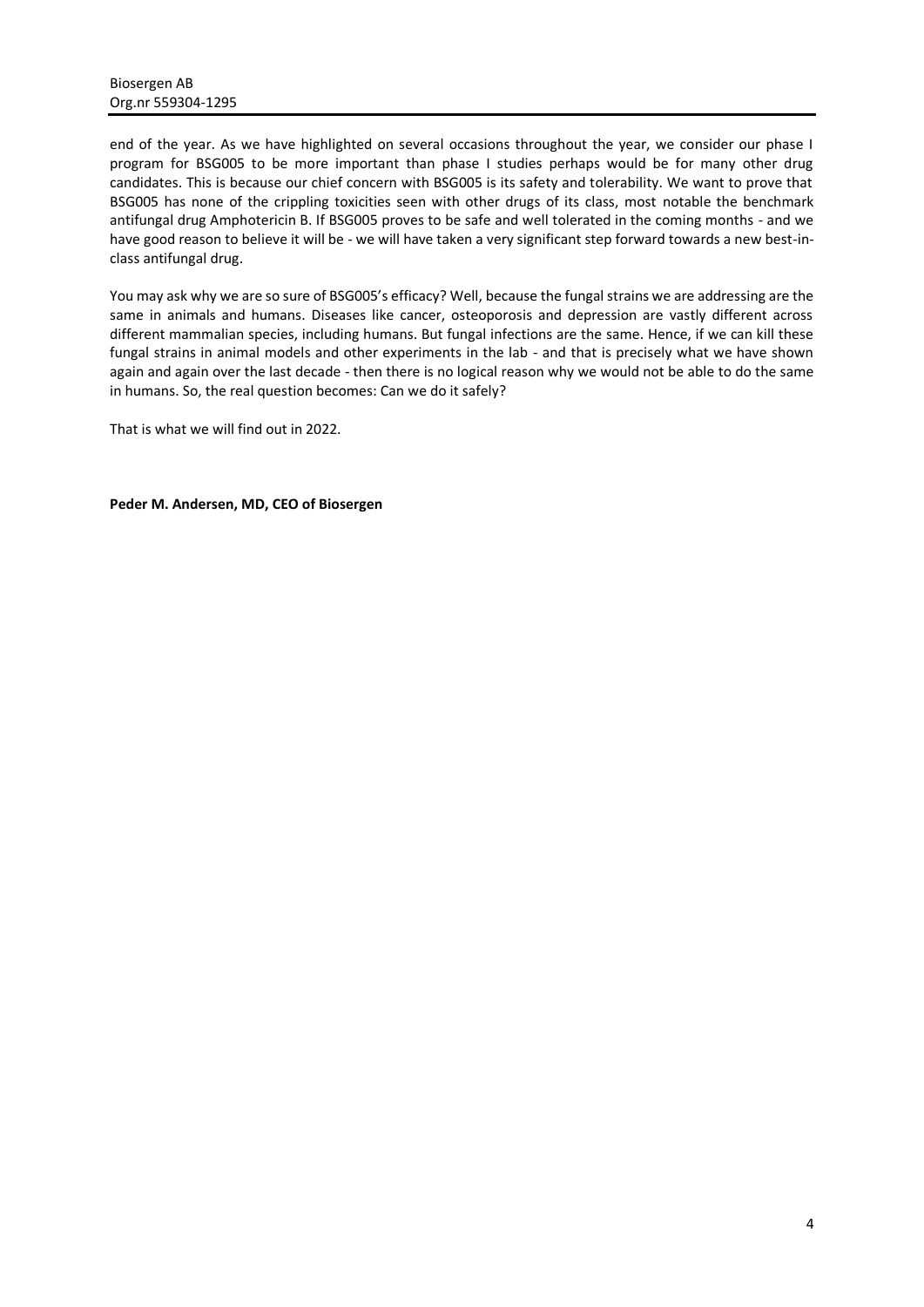# <span id="page-4-0"></span>**Other information**

### **Business model**

Biosergen is a Research and Development biopharmaceutical company, meaning that the Company intends to employ most of its financial and organizational resources on research of all aspects of BSG005 to supply the best possible product and catalyze this into the clinical development. The Company's continuing research activities will be conducted in collaboration with its academic partners and will be sought funded whenever possible through public grants from Norwegian, European, or other international sources. In time, the Company will establish limited sales and marketing infrastructure necessary to cover specific regions, first and foremost Europe and the United States, and otherwise form strategic partnerships with pharmaceutical and biotechnology companies when relevant to commercialize its products in the different regions of the world.

### **Patents**

Biosergen has strong patent protection in four regions, USA, EU, Japan, and China. The patents are composition of matter patents. In addition, Biosergen has received orphan drug protection in the USA.

### **FUNGAL INFECTIONS**

Of the hundreds of thousands of fungal species, only a few hundred can infect humans and even fewer have the capacity to cause serious health problems. However, when they do infect humans, fungi can cause a variety of illnesses with symptoms ranging from a mild rash to life threatening pneumonia and death.

It is estimated that fungal infections kill more than 1.5 million people every year<sup>1</sup> and the number of cases continues to increase<sup>2</sup>. The factors behind the increased incidence of serious invasive (also known as systemic) fungal infections can be grouped into three broad categories:

### **Opportunistic fungal infection**

The incidence of opportunistic fungal infections such as cryptococcosis and aspergillosis is increasing because the number of people with weakened immune systems continues to increase, both in developed and developing countries. This group includes cancer patients, transplant recipients, people taking medications that weaken the immune system and not least, people living with HIV/AIDS.<sup>3</sup>

### **Hospital acquired infection**

Hospital-acquired infections (also known as nosocomial infections) including bloodstream infections, pneumonia and urinary tract infections are on the rise, also in the developed world. The increase has multiple causes, including more hospitalized patients with weakened immune systems, an increasing number of elderly patients, more invasive medical procedures, ever busier medical staff, inadequate sanitation protocols and finally, the routine use of antifungal drugs in hospital settings that creates a selection pressure for the emergence of resistant strains.

### **Community acquired infection**

Certain fungal species live in particular geographies and/or environments and are known to be sensitive to changes in temperature and moisture. There has been an increase in fungal infection outbreaks in recent years in certain regions. These outbreaks are almost certainly linked to demographic changes and climate changes.

### **INVASIVE FUNGAL INFECTIONS**

Most invasive fungal infection-related serious illnesses and deaths are caused by four fungal pathogens: *Candida*, *Aspergillus*, *Cryptococcus* and *Pneumocystis*. But there are also other serious fungal infections such as Mucormycosis as recently seen in an epidemic in India in the middle of the Covid pandemic and Cryptococcus infections, where BSG005 has proven efficacy in vitro.

<sup>1</sup> Bongomin et al. Journal of Fungi, October 2017

<sup>2</sup> Kainz et al. Microbial Cell, June 2020

<sup>&</sup>lt;sup>3</sup> Is is estimated that close to 50% of all AIDS related deaths are attributable to an invasive fungal infection. GAFFI (Global Action Fund for Fungal Infection), August 2017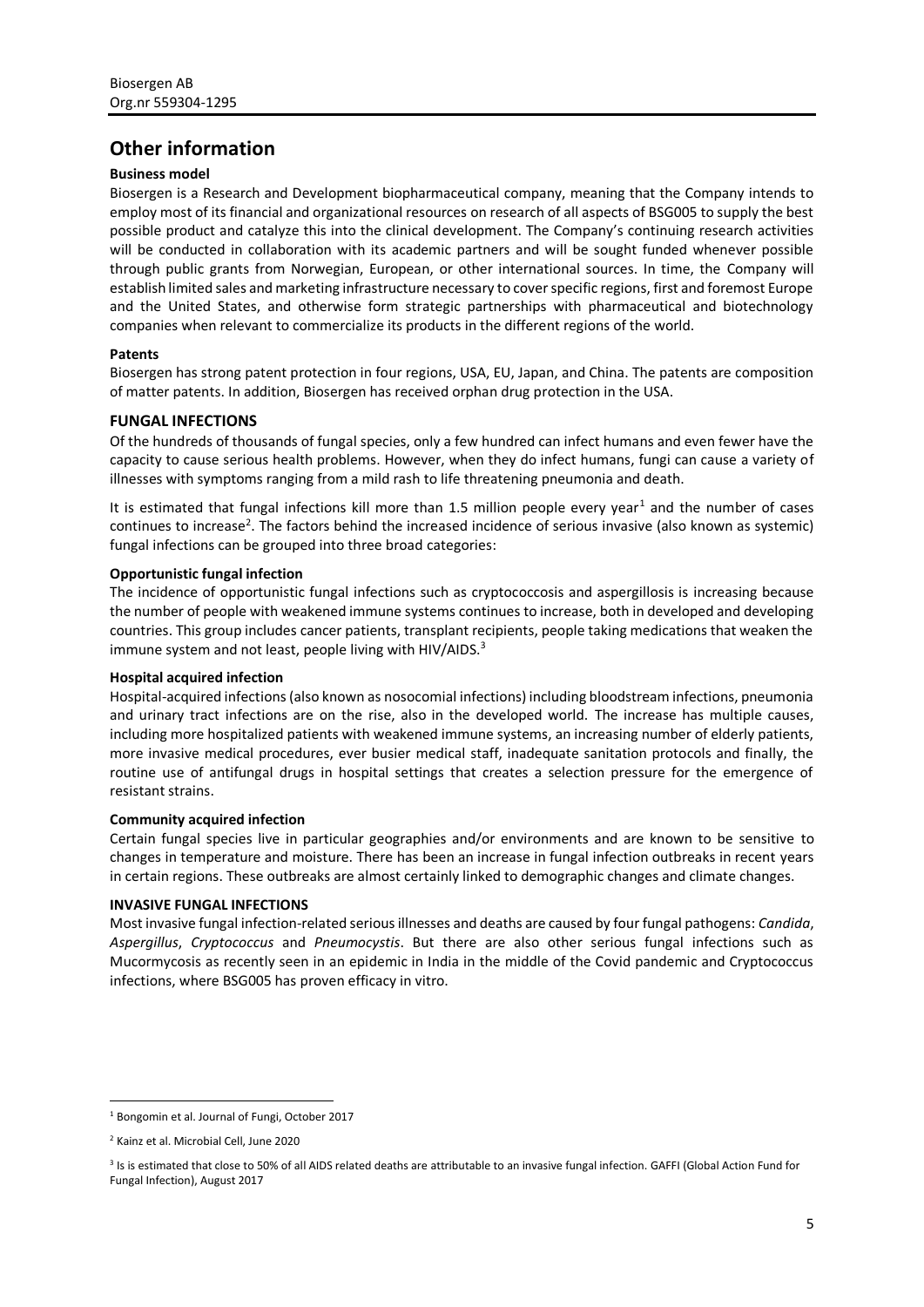### **Candida**

*Candida* is a yeast that causes infections in individuals with deficient immune systems. Systemic *Candida* infections of the bloodstream and major organs, particularly in immunocompromised patients, affect over 90,000 people a year in the United States alone. People with diabetes and HIV are particularly susceptible to Candidiasis. It is estimated that approximately 750,000 people worldwide develop invasive Candidiasis every year<sup>4</sup> and that more than half of all sales of antifungal drugs (52%) are directed against the *Candida* pathogen<sup>5</sup>

### **Aspergillus**

*Aspergillus* cause aspergillosis which primarily develops in people with weakened immune systems or lung diseases. These fungi also cause allergic reactions. Types of aspergillosis include allergic bronchopulmonary aspergillosis and invasive aspergillosis, both of which conditions are potentially lethal. It is estimated that more than 300,000 people worldwide develop aspergillosis every year and that approximately 21% of all sales of antifungal drugs are directed against the *Aspergillus* pathogen.

### **Cryptococcus**

*Cryptococcus* is rare in healthy people but in patients suffering from HIV infections and AIDS it can cause life threatening forms of meningitis and meningo-encephalitis. It is estimated that approximately 200,000 AIDS patients develop life threatening Cryptococcosis every year and that approximately 7% of all sales of antifungal drugs are directed against the *Cryptococcus* pathogen.

### **Pneumocystis**

*Pneumocystis*is a frequent source of opportunistic lung infections in people with a weak immune system or other predisposing health conditions. It is often seen in patients suffering from HIV infections and AIDS but is also found in patients using immunosuppressing medications and people with cancer, autoimmune or inflammatory conditions, and chronic lung disease. It is estimated that approximately 500,000 people develop pneumocystis pneumonia every year and that less than 5% of all sales of antifungal drugs are directed against the *Pneumocystis* pathogen.

### **ANTIFUNGALS USED TODAY**

The main classes of antifungal drugs today are the Polyenes, the Azoles and the Echinocandins. A smaller group of products are the Allylamines and the Pyrimidines. The total sales of antifungals for human medicinal use were estimated to be approximately USD 16.7 billion in 2020<sup>6</sup>. Sales are growing by 6-7% per year. Although the majority of serious infections occur in the developing world, the United States and Europe make up approximately 70% of the market.

BSG005 is an important new drug in the field of anti-fungals due to its fungicidal effect (It kills the fungus) and its very broad cover of fungal strains. BSG005 has also shown effect against resistant fungal strains and strains that have been difficult to treat with the drugs available on the market.

### **The Polyenes**

The Polyenes were discovered already in the early 1950s based on the observation that certain types of *streptomyces* bacteria were able to kill fungal cells in their vicinity. The polyenes are fungicidal and very effective with almost no resistance build over more than 50 years, but their use is restricted by their toxicity, particularly to the kidney. Amphotericin B is the most well-known of the polyenes. Other drugs in this class include Candicidin and Nystatin. New formulations of Amphotericin B such as the liposomal formulation Ambisome aims to achieve lower toxicity with at least similar efficacy compared to the parent compound. However, so far it has not been possible to eliminate nephrotoxicity as the main dose limiting side effect. This is the primary reason that the polyenes despite their effectiveness comprise only approximately 10% of the total antifungal drug market.

<sup>4</sup> Bongomin et al. Journal of Fungi, October 2017

<sup>5</sup> Market Research Future. *Global Antifungal Treatment Market forecast to 2027*.

<sup>6</sup> Market Research Future. *Global Antifungal Treatment Market forecast to 2027*. The market for fungicides in agriculture and industry is at least as large as the human drug market but is not considered in this discussion.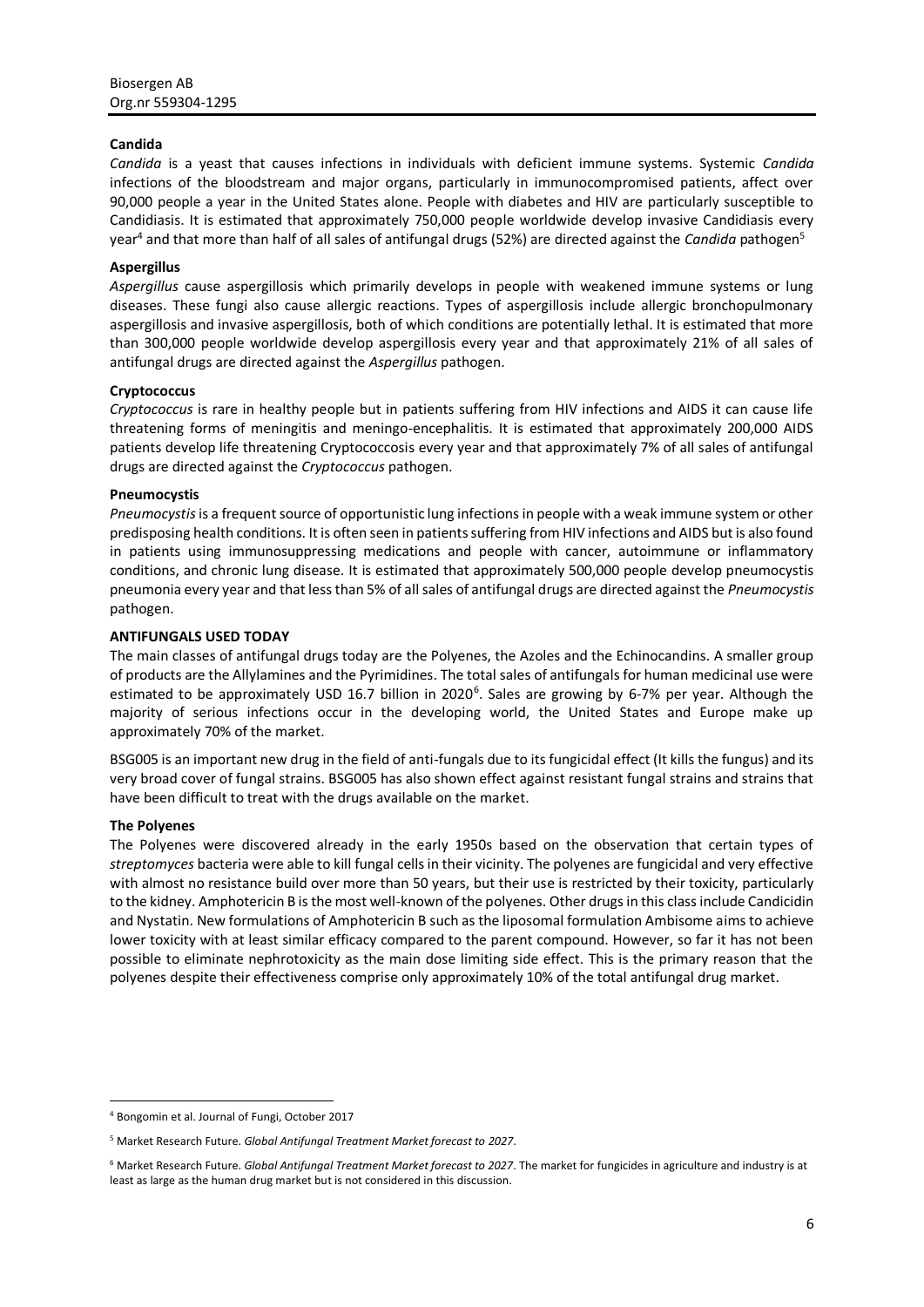### **The Azoles**

The first Azole derivatives were discovered in the late 1960s. In contrast to the Polyenes, they are primarily fungistatic rather than fungicidal, but they are effective against a broad range of fungal pathogens and display none of the kidney toxicity seen with the polyenes. Well known drugs in this class include Fluconazole, Ketoconazole, Miconazole and Voriconazole. It is estimated that the Azoles comprise approximately 42% of the total antifungal drug market.

### **The Echinocandins**

Drugs from the Echinocandin class are the newest class of antifungals, although they were in fact discovered in the 1970s. The Echinocandins are fungistatic, have a fairly broad range particularly against candida species, and have low toxicity. They do however have poor bioavailability and must be administered intravenously. Well known Echinocandins include Caspofungin and Micafungin. It is estimated that the Echinocandins comprise approximately 32% of the total antifungal drug market.

### **The Allylamines and Pyrimidines**

Allylamines were discovered in the 1970s. The Pyrimidines were introduced as antifungals in the late 1950s. The Allylamines and Pyrimidines (as well as a few other drugs) make up the remaining 16% of the market.

All three of the main classes of antifungals, the Polyenes, the Azoles and the Echinocandins, target the fungal cell wall because this is the part of the fungal cell that is most different from the human cell. Antifungals whose mechanism of action specifically target the fungal cell wall therefore tend to be less toxic to humans. Because the treatment of invasive fungal infection is often initiated before a precise diagnosis can be reached, the initial treatment usually consists of a combination of drugs. However, common first line treatment combinations consisting of drugs from the Azole and Echinocandin classes are generally only fungistatic, not fungicidal, which makes them vulnerable to resistance development. The Polyenes, the most prominent of which is Amphotericin B, are fungicidal but are used only sparingly as first line treatment because of their toxicity.

### **Diagnosing and treating invasive fungal infection is difficult**

The diagnosis of fungal infection poses a particular problem because diagnostic methods, even in the developed world, often are too slow to be clinically relevant or fail to detect exactly what fungal species is causing the infection. Adding to the problem is that symptoms often present as non-specific, meaning that without access to sophisticated diagnostic tests, a physician would barely be able to establish that the patient is suffering from a fungal infection as opposed to any other invasive microbe, let alone what particular species of fungi the patient is infected with. As a result, fungal infections are often treated in the blind or not treated at all.

### **Multidrug resistance is an increasing problem**

Fungi, like bacteria, can develop resistance when the particular species develop the ability to defeat the drugs designed to kill them. Since only a few types of antifungal drugs currently exist, antifungal resistance severely limits treatment options. Some species, like *Candida auris*, can become resistant to all three main drug types. Resistance is particularly problematic for patients suffering from invasive fungal infections.

One reason resistance is on the rise is the increasing use of Azole and Echinocandin drugs, both of which are fungistatic rather than fungicidal. With fungistatics, some fungal cells survive, and these are by definition the cells that already were resistant to the drug or acquired the ability to resist through mutation during the treatment course. Another reason for the rise in resistant fungal strains is the broad and often indiscriminate use of antifungals in agricultural and livestock production. Certain of the azoles are even used in industrial coatings and for timber preservation. All international public health organizations, including the WHO and the CDC (The United States Centre for Disease Control) as well as the European Commission recognizes the rise in fungal infections and not least the rise in Multi Drug Resistant (MDR) fungal strains as a global health threat<sup>7</sup>.

<sup>7</sup> www.who.int/health-topics/antimicrobial-resistance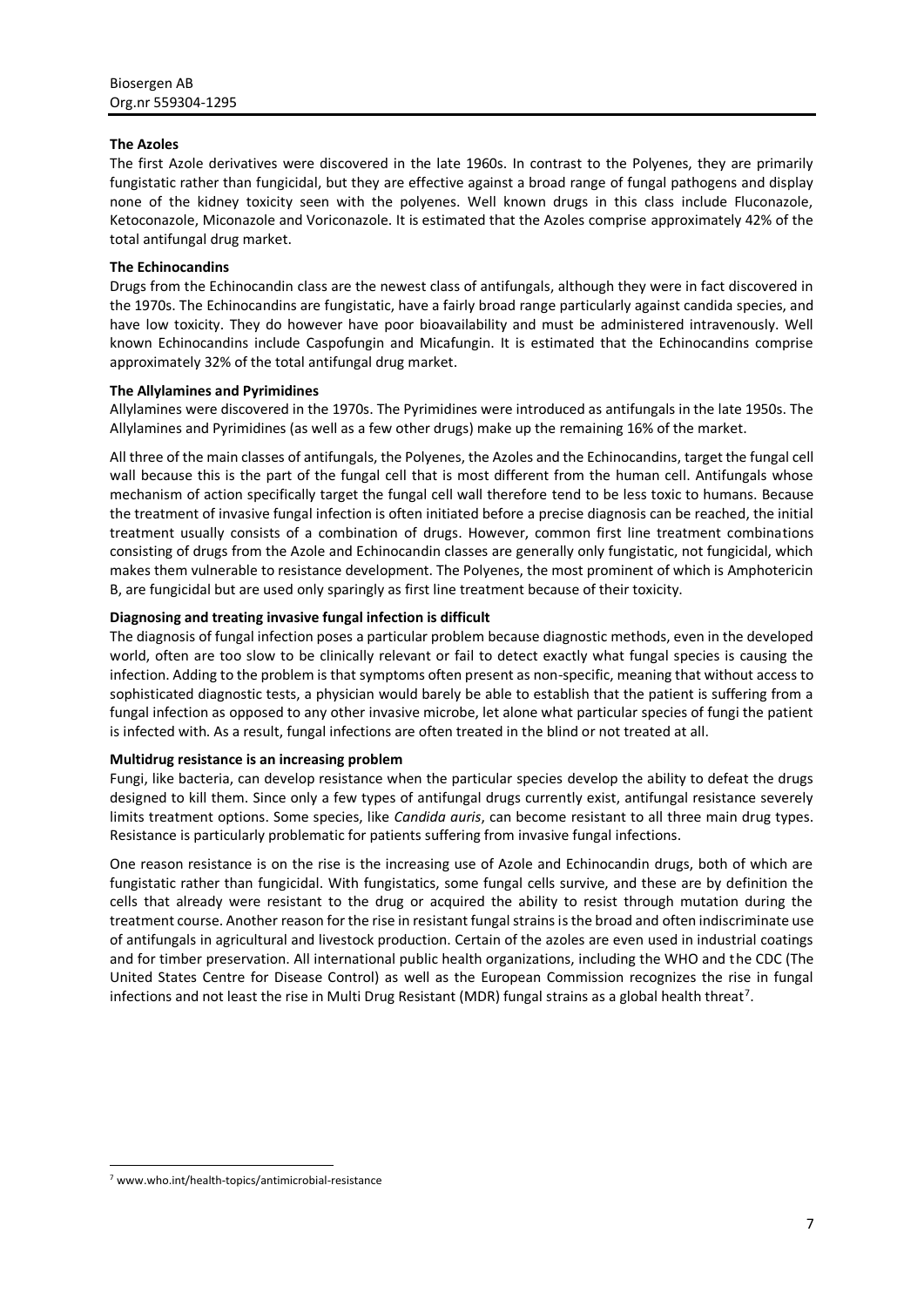### **BSG005's position in the market**

Invasive fungal infection is an aggressive disease with up to 90% of patients dying in the first two weeks, often before the fungal species is even identified. BSG005 will be positioned as first line treatment for invasive fungal infections based on the drug's fungicidal activity, broad coverage of different fungal species, including single drug and multidrug resistant strains, low risk of resistance development and not least, safety. In the Company's opinion, no other antifungal currently offers this profile. The typical setting would be for BSG005 to be administered intravenously in Intensive Care Units. Because it offers a unique profile, BSG005 will be marketed at a price premium. The market potential is large. The market share covered by Amphotericin B and lipid versions is about 450 M USD and the other products used in invasive fungal infections is in the B USD. None of the products has the profile of BSG005 and the market potential in this field is large because of the unmet medical need in these severe fungal infections.

### **Competition**

The current standard of care for severely ill patients are treatments with an Azole or Echinocandin antifungal and/or Amphotericin B (possibly in combinations). Drug combinations are chosen because individual products have significant gaps in their fungal coverage. As opposed to the Azoles and Echinocandins, drugs based on Amphotericin B and other Polyenes have fungicidal activity, but they can only be given for a short time and at limited concentrations due to their toxicity, which includes irreversible kidney damage.

### **Market trends**

The antifungal market is impacted by a large number of factors, several of which have already been discussed. Other factors impacting the use of antifungals include:

### **Demographic and economic development**

The aging population in developed countries increases the demand for medicine and health services. Apart from the overall increased number of people that needs healthcare, a general increase in global wealth also creates an increase in demand for proper healthcare, for instance in newly developed countries.

### **Increased demand for food production**

Human population growth fuels a demand for increasing food production. Antifungals are widely used in agriculture and the resulting resistance problems spill over into the human population. The problem is further exacerbated when the plant's natural antifungal defenses are gradually bred out, and yet further exacerbated again by the rising popularity of the Azoles as a fungicide used for crop protection.

### **Medical advances increase the susceptible population**

Medical advances leading to greater initial survival of cancer or organ transplants inadvertently leave more patients susceptible to secondary attack from opportunistic fungi, further fueling a vicious cycle where more antifungals are used, leading to yet more resistance development.

### **Environmental changes**

There is increasing evidence that climate changes could result in an expansion of fungal diseases simply by increasing the geographical reach of certain species<sup>8</sup>.

<sup>8</sup> Garcia-Solache and A. Casadevall: Hypothesis: global warming will bring new fungal diseases for mammals. mBio, May 2010.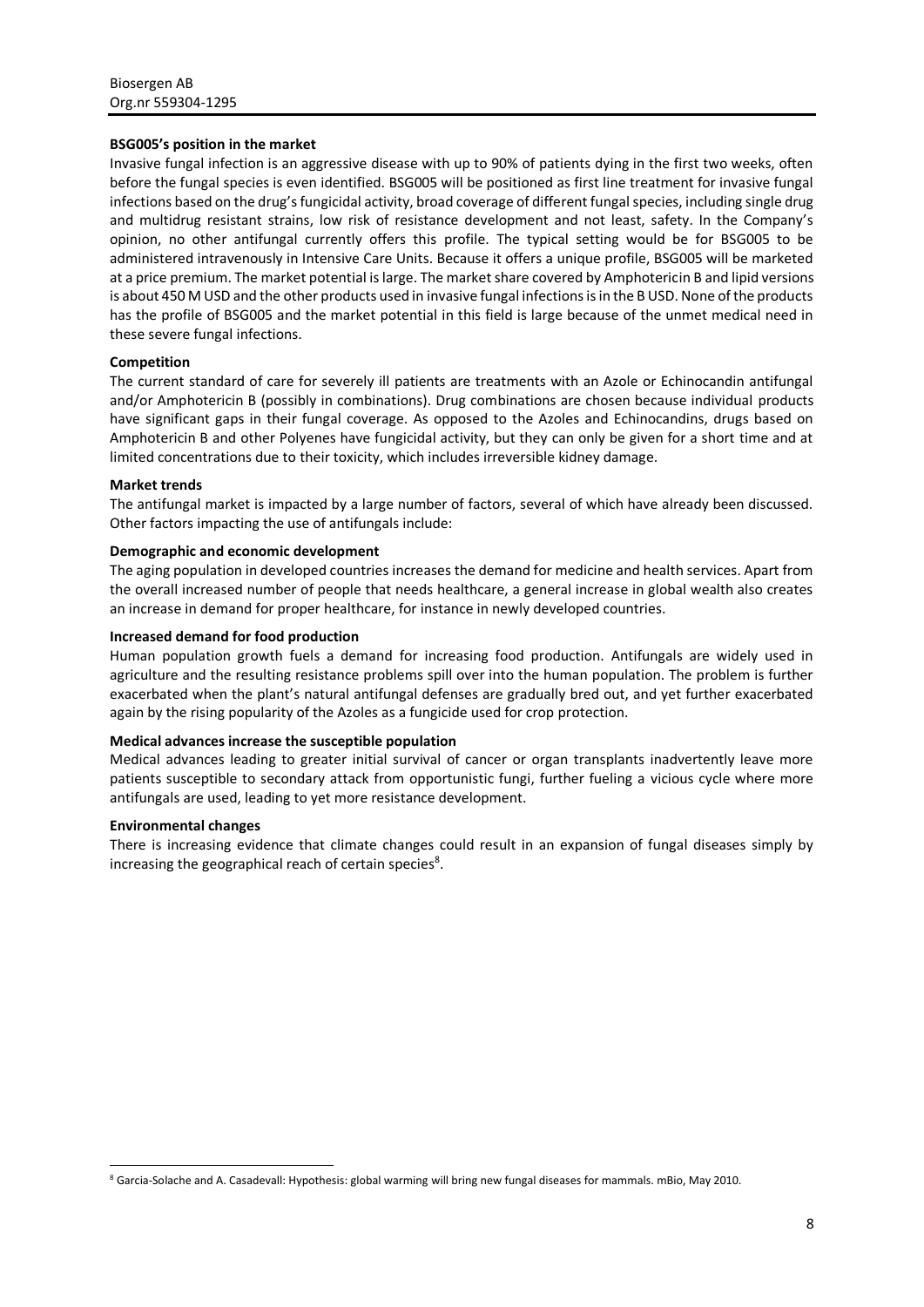### **BSG005**

BSG005 is a polyene macrolide antifungal molecule belonging to the same antifungal class as Nystatin and Amphotericin B. As with the other Polyenes, BSG005's mode of action is inference with the fungal cell wall.

In preclinical trials, BSG005 has shown up to three to four times higher potency than Amphotericin B at same dose levels. More importantly, in toxicity studies the molecule is completely safe for the kidneys with a wide therapeutic window.

The *in vitro* testing of BSG005 against more than 200 different fungal strains has shown a fungicidal effect against most strains, including strains resistant to Azoles and Echinocandins. *In vivo* testing has revealed excellent and broad antifungal protection, including against multi-resistant *Aspergillus* and *Candida* strains. Importantly, BSG005 shows better protection against Azole resistant *Aspergillus* than liposomal Amphotericin B.

In summary, BSG005 has been shown to have a very broad spectrum of action, not least against Azole and Echinocandin resistant *Aspergillus* and *Candida* strains. At similar dose levels, the drug demonstrates a potency advantage over new liposomal formulations of Amphotericin B, the current standard of care for patients not responding to Azole and Echinocandin treatment, of three to four times. The Company is not aware of any other antifungal on the market or in development with a similar profile.

The central ambition of the entire program behind BSG005 was to develop a drug with a superior safety profile over Amphotericin B. Early on, the toxicology tests included comparisons of different solid forms of the drug, drug formulations, formulation preparation procedures, intravenous (IV) dosing methods and infusion durations, just to name a few. No genotoxicity has ever been seen. Later safety pharmacology studies found BSG005 to be free of cardiovascular, central nervous and respiratory adverse effects.

Perhaps most importantly, none of the tests have indicated a significant kidney toxicity potential, suggesting a favorable and crucial differentiation from Amphotericin B, the drug with which BSG005 will most directly compete. The results from one of the tests are illustrated below.



BSG005 shows significantly less toxicity in the kidneys

In this standard model of kidney toxicity, a kidney enzyme called NAG is measured. NAG is known to be strongly correlated with the destruction of certain tubular microstructures in the kidney. Even at a dose three times as high, BSG005 showed less than half the kidney damage when compared to Amphotericin B.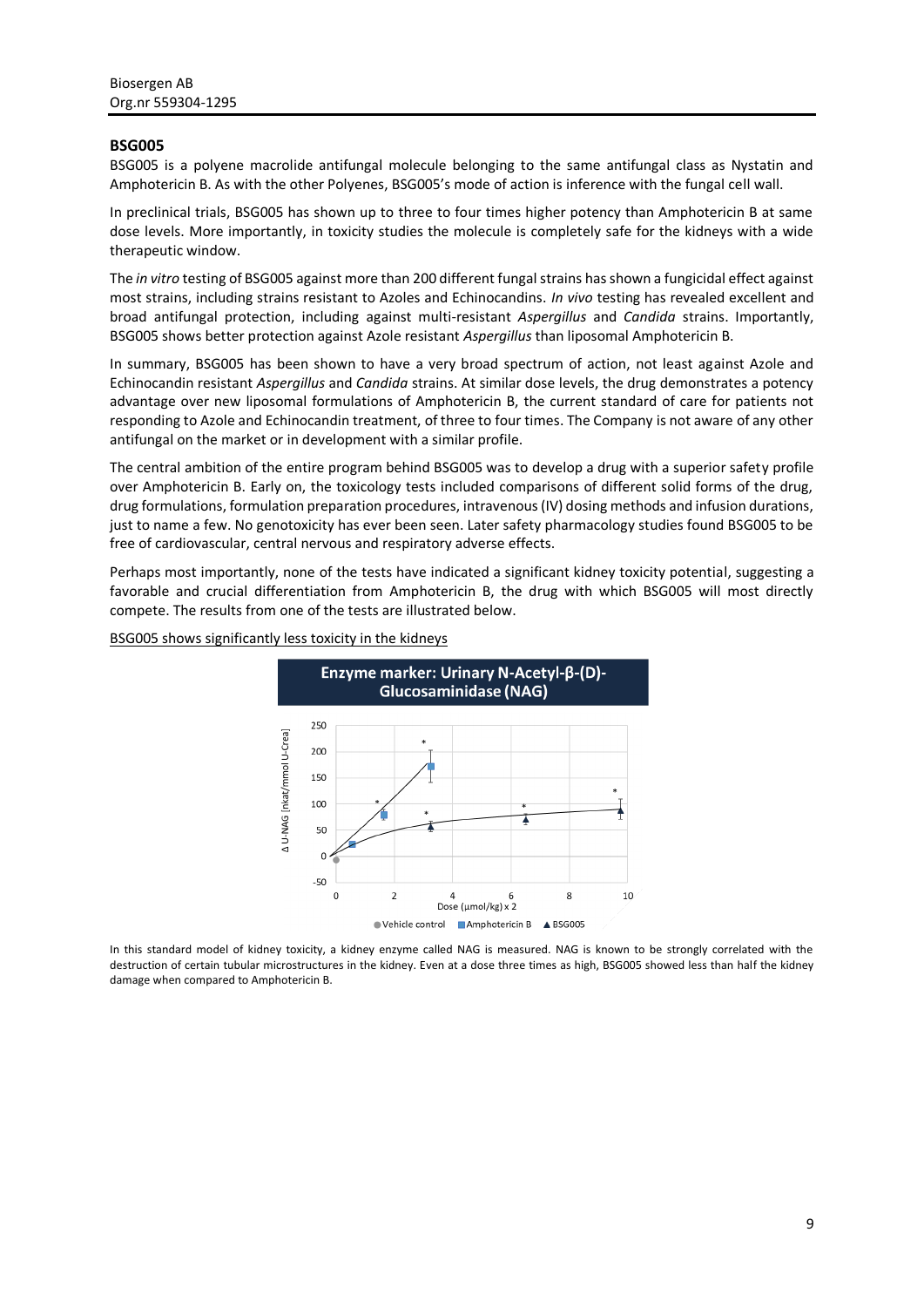### **Orphan drug status**

Biosergen was in June 2021 granted orphan drug status for BSG005 with the FDA on the basis that less than 200,000 patients per year, with invasive aspergillosis in the United States, will be treated with the drug. With an orphan drug status, one of the benefits is guaranteed market exclusivity for a limited period after the drug is approved (currently 7 years in the United States and 10 years in the EU). Similarly, the United States Congress created GAIN in 2012 (Generating Antibiotic Incentives Now) to provide incentives for the development of antibacterial and antifungal drugs for human use, intended to treat serious and life-threatening infections. Under GAIN, a drug may be designated as a qualified infectious disease product (QIDP) if it meets the criteria outlined in the statute, which the Company expect BSG005 would do. A drug that receives QIDP designation is eligible under the statute for fast-track designation and priority review, as well as additional market exclusivity (currently 5 years).

### **DEVELOPMENT ACTIVITIES**

Biosergen's research and development pipeline is built around formulations of BSG005. The most advanced formulation is intravenous, comparable to other treatment regimens for severe systemic fungal infections. BSG005 Nano is a novel nano formulation developed at SINTEF which specifically target the lungs where many systemic fungal infections are first established. BSG005 Oral is also a nano formulation. With BSG005 formulated as a pill, the versatility of the drug would greatly expand (for instance for follow up treatments in the patient's own home after surgery).



### **Clinical development program**

The clinical program for BSG005 is designed to secure the fullest possible indication profile of BSG005.

### **Phase I clinical trial**

The study is designed as a placebo-controlled, double-blinded study. Up to sixty (72) healthy adult male subjects will participate. The primary objective is to evaluate the safety and tolerability of BSG005 in healthy adult male subjects. The secondary objective is to assess the pharmacokinetics of BSG005 after single and multiple dosing in healthy male subjects, to assess any plasma accumulation and the excretion of BSG005 in urine. The safety results from Phase I are key to the clinical development as the fungicidal effect of polyenes and BSG005 are well known. The data will be presented to the FDA at a pre-IND meeting, where also the Phase II program will be discussed.

### **Phase II clinical trial program**

The phase II program is expected to include as a minimum 2 and maybe 3 to 4 clinical trials in resistant or difficult to treat fungal species.

Each of these Proof of Concept (PoC) trials are expected to have 30 – 35 patients. The program objective is to document the clinical efficacy of BSG005 in the primary focus indications and with the secondary focus to secure the full indication profile of BSG005 across a range of invasive fungal infections. The primary goal is to reach phase III readiness as soon as possible. The Company expects the first trial patient to be recruited in Q2 2023 and to be able to report top line date from the first trial in Q2 2024. The Company further expects that the data from the phase II trials will allow it to discuss a phase III program to achieve first line treatment status for the treatment of specific invasive fungal infections with the FDA by the end of Q3 2024 at the "End of Phase II meeting".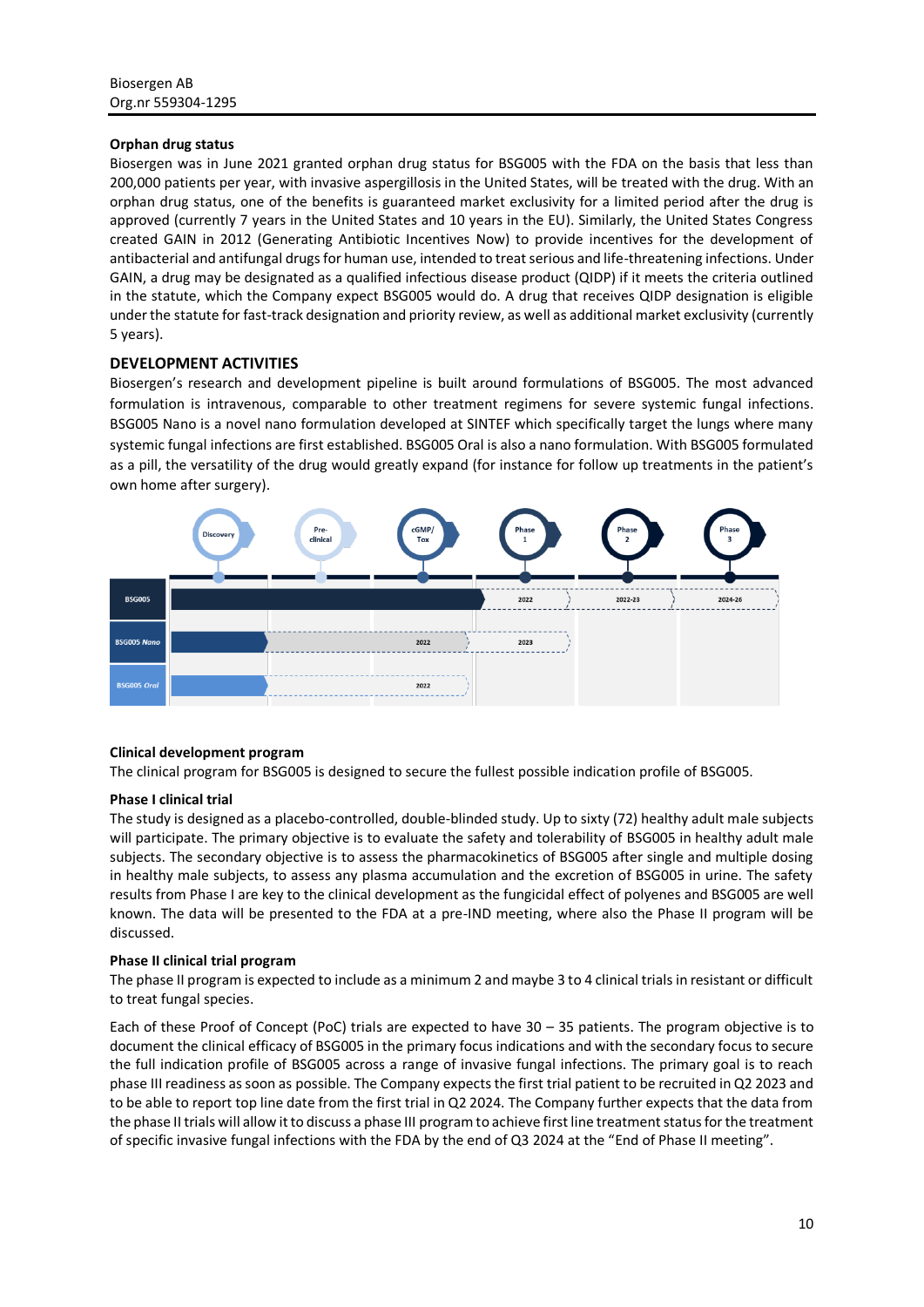### **BSG005 Nano and BSG005 Nano Oral**

Several of the most serious fungal infections either start or become located in the lungs of the patient. Biosergen and the Nano Group at SINTEF have therefore started a project to develop a special Nano formulation of BSG005, the main purpose of which is to achieve a higher concentration of the drug in the lungs of the patients. The group aims to develop both a lung target Nano IV and a Nano Oral formulation of BSG005. Other than the ability to target the lungs specifically, an oral formulation opens several new routes. For instance, for prophylactic use or as follow-on treatments in the patient's own home after transplants or chemotherapy. If successful, the new nano formulations of BSG005 would enter clinical trials during 2024/25.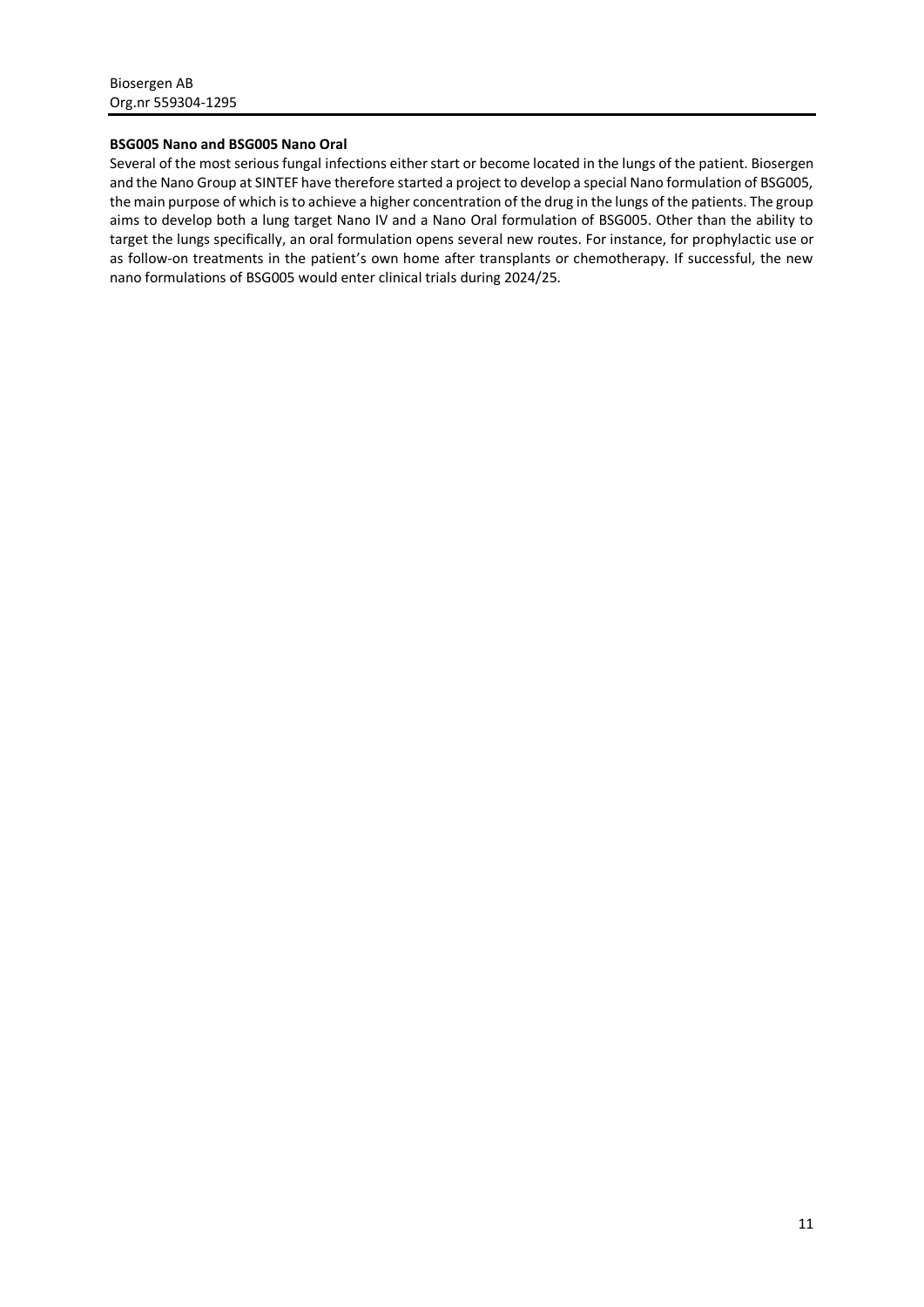The Board of Directors and the CEO for Biosergen AB hereby submit the annual financial and consolidated statements for the financial year 2021-02-26 - 2021-12-31, which is the first operating year for the company.

All amounts in the annual report are presented in Swedish krona, SEK. Unless otherwise stated, all amounts are posted in Swedish kronor (SEK) '000 (Tkr). Data in parentheses refer to the previous year.

# <span id="page-11-0"></span>**Directors´s report**

### **Information about the business**

### **About Biosergen**

### **Vision and mission of the Company**

Biosergen's mission is to develop BSG005, including any derivatives and novel formulations of this compound, into the new first line treatment choice for invasive fungal disease, to save thousands of lives every year while generating significant returns to the Company's shareholders.

The Company intends to achieve its mission through a combination of academic and commercial excellence, strategic partnerships, and highly experienced leadership. Biosergen's vision is to emerge over the next five years as a leading international biotechnology company in the global fight against fungal infections, building its own commercial infrastructure and strong partnerships with pharmaceutical companies, key opinion leaders, NGOs, and government agencies all over the world.

### **Biosergen Group**

Biosergen AB is the parent company in the group which in addition to the parent company consists of the wholly owned Biosergen AS which in turn owns 100 percent of the Australian subsidiary Select Pharma Pty Ltd.



### **Shareholders**

The table below presents shareholders with over 5% of the votes and capital in Biosergen AB on December 31, 2021.

| <b>Name</b>             | <b>Number of</b><br>shares | Percentage of voting right and<br>capital (%) |
|-------------------------|----------------------------|-----------------------------------------------|
| ÖSTERSJÖSTIFTELSEN      | 12,132,747                 | 43.2%                                         |
| ROSETTA CAPITAL IV SARL | 8,864,619                  | 31.5%                                         |
| Sparebank 1 Markets AS  | 1,872,829                  | 6.7%                                          |
| <b>Others</b>           | 5,231,580                  | 18.6%                                         |
|                         | 28,101,775                 | 100.0%                                        |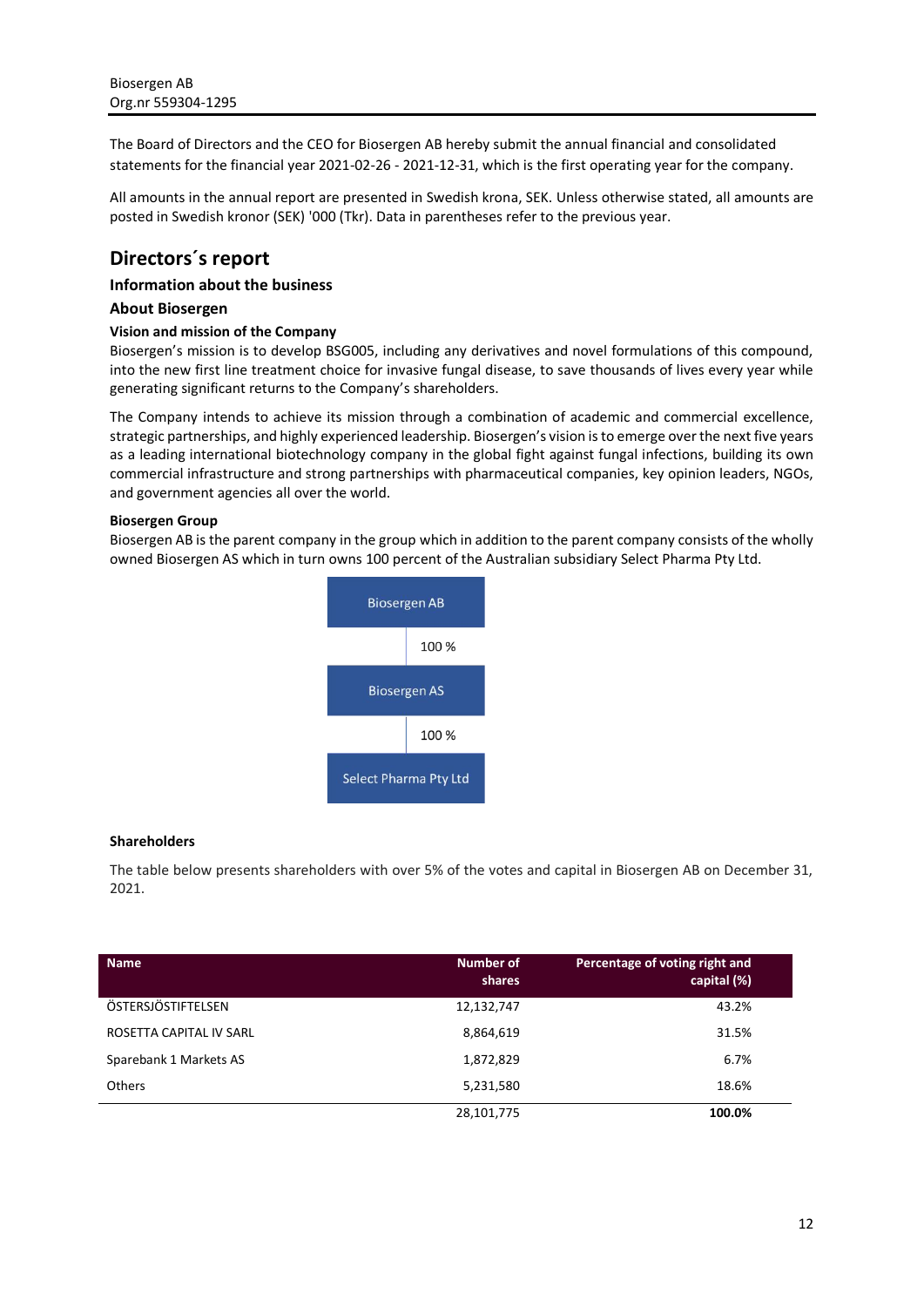### **The share**

Biosergen AB has been listed on Nasdaq Stockholm First North Growth Market since June 24, 2021. The short name/ticker is BIOSGN.ST and the ISIN code is SE0016013460. Per December 31, 2021, the number of shares was 28,101,775. The Company has one class of shares. Every share entitles the same rights to The Company´s assets and results.

### **Warrants**

As an incentive for Board Members, employees, and key person, Biosergen has implemented two Warrant programs. Program 1 consisting of 1,219,423 warrants where each granted warrant entitles the beneficiary the right to subscribe to one new share in the Company against payment of 1.06 SEK. Program 2 consisting of 669,144 warrants where each granted warrant entitles the beneficiary the right to subscribe to one new share in the Company against payment of 10 SEK.

Subscription of shares with the support of warrants may take place no later than December 31, 2031.

### **Investor warrants**

A total of 5,000,000 investor warrants have been granted to investors in connection with subscription of Offer Units in the rights issued carried out May/June 2021. All Warrants were vested as per the grant date. The warrants may be utilized for subscription of shares from 30 May 2022 up to, and including, 10 June 2022. Each warrant entitles the holder to subscribe to one (1) new share in the Company at SEK 20.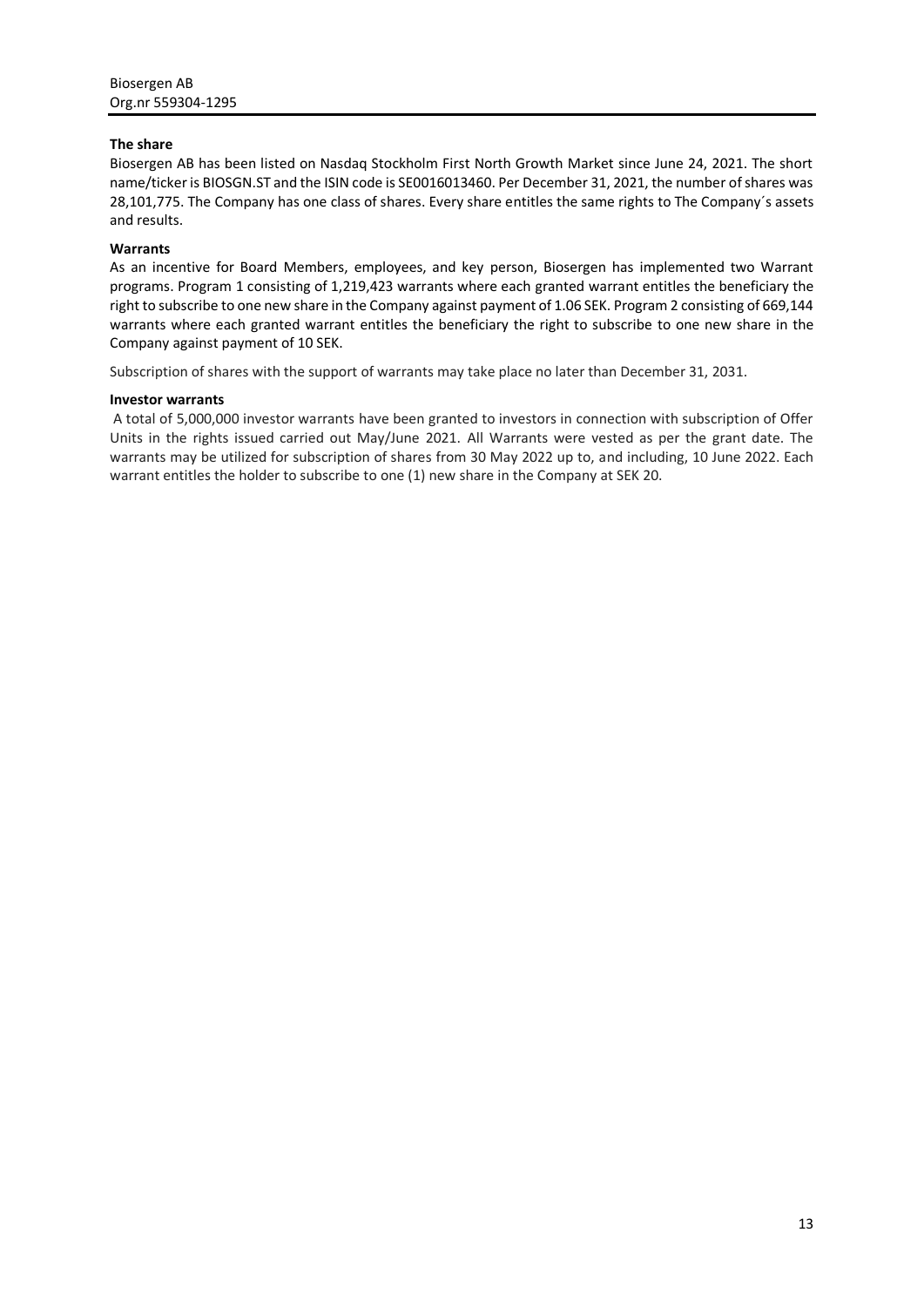### **FINANCIAL REVIEW**

Biosergen AB was registered in February 2021. On April 16, 2021, the company acquired Biosergen AS with the subsidiary Select Pharma Pty Ltd and formed the group with Biosergen AB as parent company. Biosergen AB has its registered office in Stockholm, Sweden.

### **Capital resources and Liquidity**

Cash and cash equivalents at the end of the period amounted to SEK 22 million. The proceeds from the IPO in June, SEK 50 million, were paid into the company's account in June. In order to continue to run operations of the company, and to follow the planned development projects, the management and the board are working on various future capital raising alternatives. If the company does not succeed in obtaining new financing, this can significantly affect its continued operations. Considering the IPO and the owner structure, the board and management are optimistic regarding future financing opportunities. Cash flow for the year was SEK 21 million. Cash flow from financing activities totaled SEK 58 million.

### **Employees**

On December 31, 2021, the Company had two employees.

### **Future development, risk and uncertainty factors**

A pharmaceutical development company such as Biosergen is exposed to operational and financial risk. Biosergen's operational risk mainly consist of risks related to research and development, clinical trials and dependance on key employees. The risk to which the company is exposed in its current phase and the risk that the necessary financing cannot be secured. Many factors can have a negative impact on the probability of commercial success.

### **Highlights during 2021**

- In April 2021, the Company acquired all the shares in Biosergen AS through an issue in kind where the Company's share capital was increased with SEK 1,115,241.6 through an issue of 22,304,832 shares.
- On May 4, 2021, the board of directors resolved on an issue by way of set-off to Östersjöstiftelsen in order to improve the Company's financial position. The Company's share capital was increased with SEK 19,923.58 through an issue of 796,943 shares.
- On May 18, 2021, the Board of Directors of Biosergen decided to conduct a rights issue of shares supported by an authorization granted at the General Meeting. The rights issue comprised of up to 5,000,000 offer units, each consisting of one new share at a subscription price of SEK 10 and a warrant with the exercise price of SEK 20 to be exercised during the period from May 30, 2022, through June 10, 2022.
- On June 8, Biosergen confirmed that its IPO had been successfully executed, raising a gross amount of approximately SEK 50 million. In the event that the investor warrants allocated to the new shares issued are exercised in full during the period from May 30, 2022, through June 10, 2022, the company may receive additional net proceeds from the offering of up to SEK 100 million.
- On June 23, 2021, Biosergen announced that the Company has been approved for listing on Nasdaq First North Growth Market. The first day of trading will be June 24, 2021.,
- On June 27, 2021, Biosergen announced that the United States Food and Drug Administration (the "FDA") has granted BSG005, the Company's groundbreaking antifungal drug of the polyene macrolide class, Orphan Drug status in the United States.
- On August 19, 2021, Biosergen AB Announced that it has appointed Tine Kold Olesen as COO of Biosergen. Tine Kold Olesen (MSc, MBA, PhD) has an impressive resume in international drug development.
- On August 24, 2021, Biosergen AB announced that it has received positive feedback from the Australian regulatory authorities on the application to initiate a phase I study in Australia of the Company's proprietary antifungal drug candidate BSG005. With the approval, Biosergen is ready to conduct its First in Man clinical trial with BSG005.

### **Highlights after the period**

- On April 7, 2022 Biosergen announced that the first volunteer has been dosed with the Company's proprietary antifungal drug candidate BSG005.
- On May 13, Biosergen successfully completes first cohort of BSG005 phase I-trial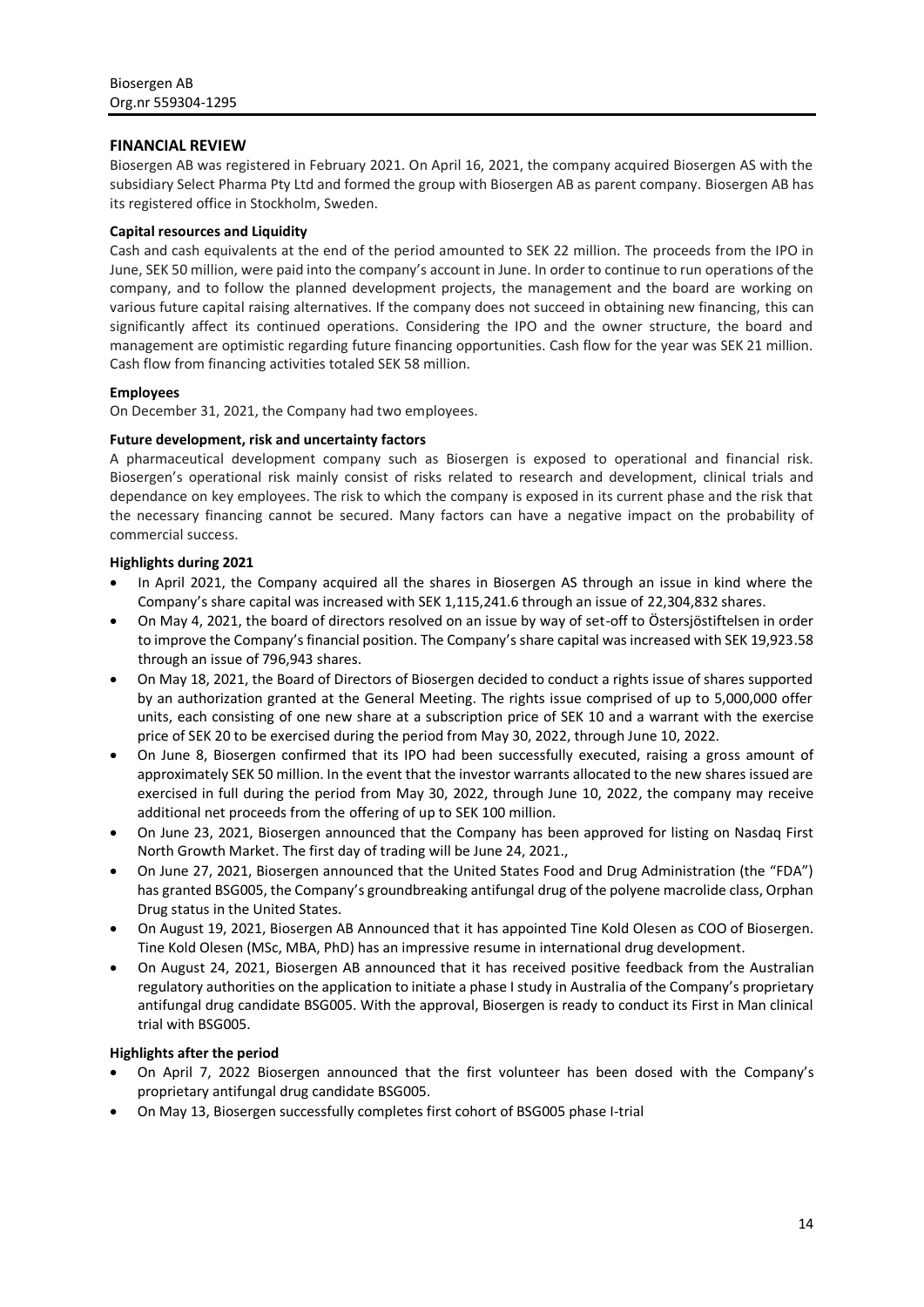### **CONSOLIDATED FINANCIAL HIGHLIGHTS AND RATIOS**

| <b>Multi-year review (TSEK)</b><br>Group                                                                                     | $2021*)$                                 | 2020                                  |
|------------------------------------------------------------------------------------------------------------------------------|------------------------------------------|---------------------------------------|
| Income statement                                                                                                             |                                          |                                       |
| Other operating income                                                                                                       | 8573                                     | 4432                                  |
| Profit/loss before depreciation<br>Profit/loss before net financial items<br>Net financial items<br>Profit/Loss for the year | $-34078$<br>$-34078$<br>-240<br>$-34318$ | $-6226$<br>$-6226$<br>-498<br>$-6724$ |
| <b>Balance sheet</b>                                                                                                         |                                          |                                       |
| Cash<br><b>Balance sheet total</b><br>Equity                                                                                 | 21 665<br>29 4 8 6<br>20 233             | 589<br>4797<br>$-10924$               |
| <b>Cash flow</b>                                                                                                             |                                          |                                       |
| <b>Cash flows from</b>                                                                                                       |                                          |                                       |
| Operating activites                                                                                                          | $-37749$                                 | $-4584$                               |
| Financing activities                                                                                                         | 58 825                                   | 0                                     |
| <b>Key ratios</b>                                                                                                            |                                          |                                       |
| Solvency (%)                                                                                                                 | 68                                       | neg                                   |
| Earnings per share (SEK)                                                                                                     | $-1,22$                                  | 0,00                                  |
| Diluted earnings per share (SEK)                                                                                             | $-1,22$                                  | 0,00                                  |
| Parent company                                                                                                               | 2021                                     |                                       |
| Solvency (%)                                                                                                                 | 100                                      |                                       |

For definitions and key ratios, see Accounting and valuation principles.

\*) Biosergen AB was registered on February 26, 2021. For accounting purposes, the change of the ownership of Biosergen AS during the year is seen as an internal reorganization/restructuring and the rules of reverse acquisitions are applied. Consequently Biosergen AS is to be seen as the parent company in the group in 2020. The 2020 comparative figures relate to Biosergen AS with its subsidiary Select Pharma Pty Ltd.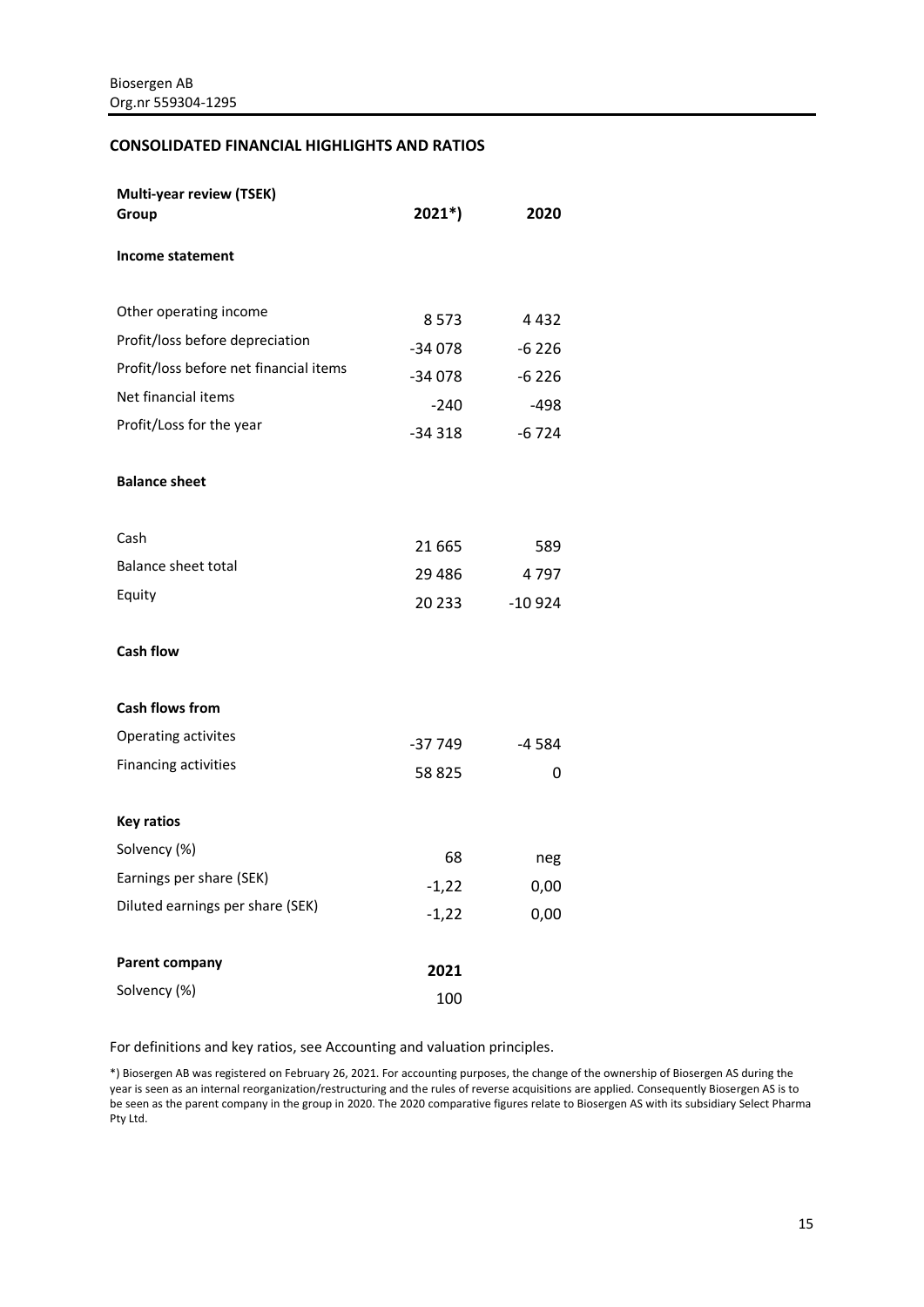# **Change in Equity**

|                              | Share-  | Other equity              |              |
|------------------------------|---------|---------------------------|--------------|
| Group                        | capital | incl. profit for the year | <b>Total</b> |
| Opening balance, Jan,        |         |                           |              |
| 2021                         | 2 6 4 9 | $-13573$                  | $-10924$     |
| Emission                     | 60      | 8765                      | 8825         |
| Apportemission               | $-2151$ | 2 1 5 1                   | 0            |
| Emission                     | 19      | 6 7 5 4                   | 6773         |
| <b>Emission IPO</b>          | 125     | 49 875                    | 50 000       |
| Exchange rate                |         | $-123$                    | $-123$       |
| Profit/Loss för the year     |         | $-34318$                  | $-34318$     |
| <b>Closing balance, Dec,</b> |         |                           |              |
| 2021                         | 702     | 19 531                    | 20 233       |

| <b>Parent company</b>    | Share-<br>capital | <b>Share</b><br>premium<br>reserve | Accumulated<br>profit or loss | <b>Profit or loss</b><br>for the year | <b>Totalt</b> |
|--------------------------|-------------------|------------------------------------|-------------------------------|---------------------------------------|---------------|
| Deposit of share capital | 25                |                                    |                               |                                       | 25            |
| Apportemission           | 1 1 1 5           | 221933                             |                               |                                       | 223 048       |
| Decrease in shares       | $-583$            |                                    | 558                           |                                       | $-25$         |
| Emission                 | 20                | 6 7 5 4                            |                               |                                       | 6 7 7 4       |
| <b>Emission IPO</b>      | 125               | 49 875                             |                               |                                       | 50 000        |
| Profit/loss for the year |                   |                                    |                               | $-11058$                              | $-11058$      |
| Closing balance, Dec,    |                   |                                    |                               |                                       |               |
| 2021                     | 703               | 278 562                            | 558                           | -11 058                               | 268 764       |

# **Recommended processing of accumulated loss**

The Board of Directors recommends that the accumulated loss:

| Share premium reserve  | 278 562 176 |
|------------------------|-------------|
| Profit carried forward | 557 621     |
| Year's loss            | -11 057 929 |
|                        | 268 061 868 |
| be processed so that   |             |
| carried over           | 268 061 868 |
|                        | 268 061 868 |

The Group´s and the Parent Company´s earnings and position in general are shown in the subsequent income statements and balance sheets as well as cash flow analyzes with notes.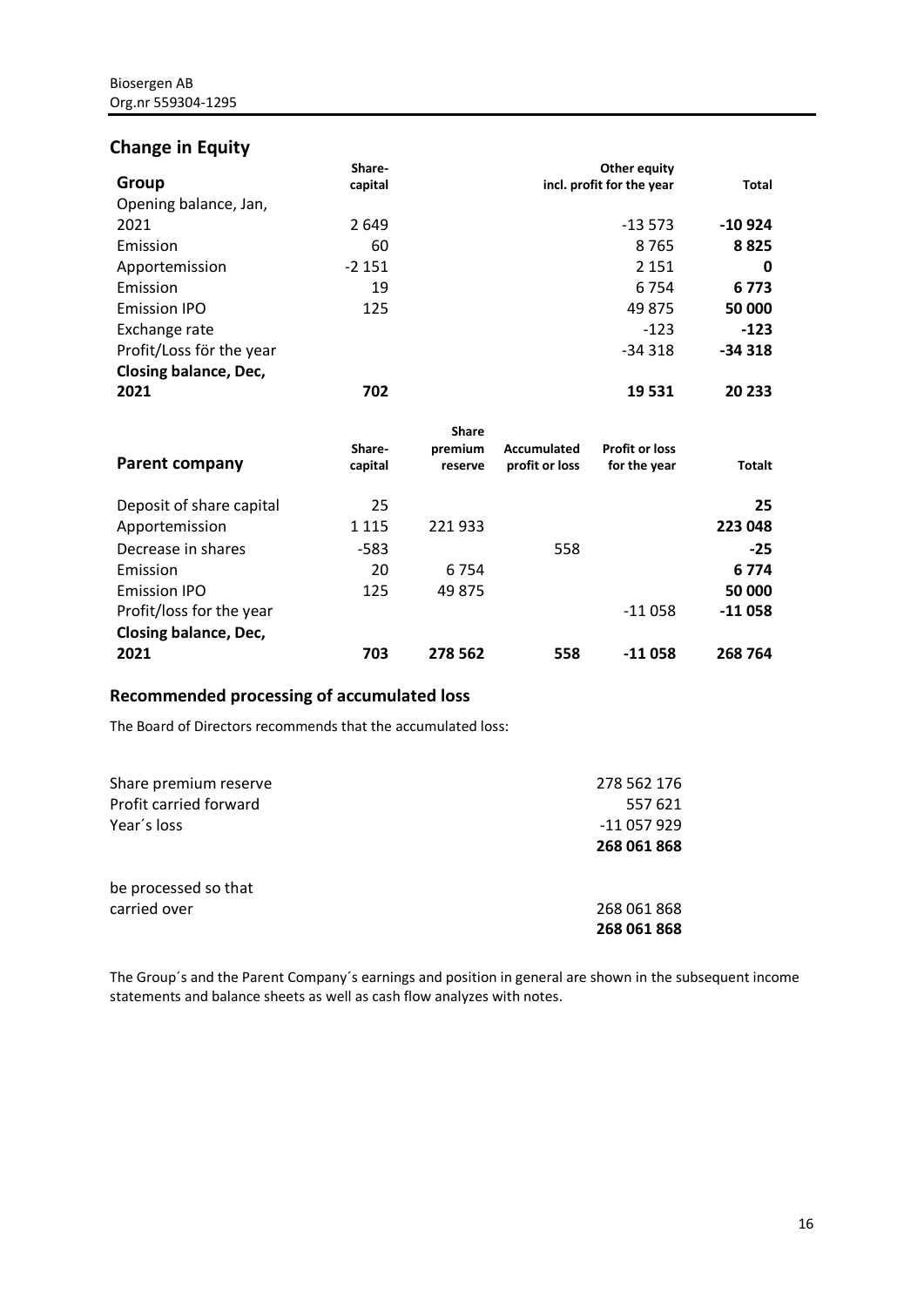# <span id="page-16-0"></span>**Consolidated income statement and state and statement of comprehensive income**

| Income statement<br><b>TSEK</b>     | Note | 2021-01-01<br>$-2021 - 12 - 31$ | 2020-01-01<br>$-2020 - 12 - 31$ |
|-------------------------------------|------|---------------------------------|---------------------------------|
| <b>Operating income</b>             |      |                                 |                                 |
| Other operating income              |      | 8573                            | 4 4 3 2                         |
|                                     |      | 8573                            | 4432                            |
| <b>Operating expenses</b>           |      |                                 |                                 |
| Consumables                         |      | $-178$                          | 0                               |
| Other external expenses             | 3    | $-40644$                        | $-10528$                        |
| Personnel costs                     | 4    | $-1457$                         | $\mathbf 0$                     |
| Other operating expenses            |      | $-372$                          | $-130$                          |
|                                     |      | $-42651$                        | $-10658$                        |
| <b>Operating profit/loss</b>        |      | $-34078$                        | $-6226$                         |
| <b>Profit from financial items</b>  |      |                                 |                                 |
| Interest expenses and similar items | 5    | $-240$                          | $-498$                          |
|                                     |      | $-240$                          | $-498$                          |
| <b>Profit after financial items</b> |      | $-34318$                        | $-6724$                         |
| Profit before tax                   |      | $-34318$                        | $-6724$                         |
| Profit or loss for the year         |      | $-34318$                        | $-6724$                         |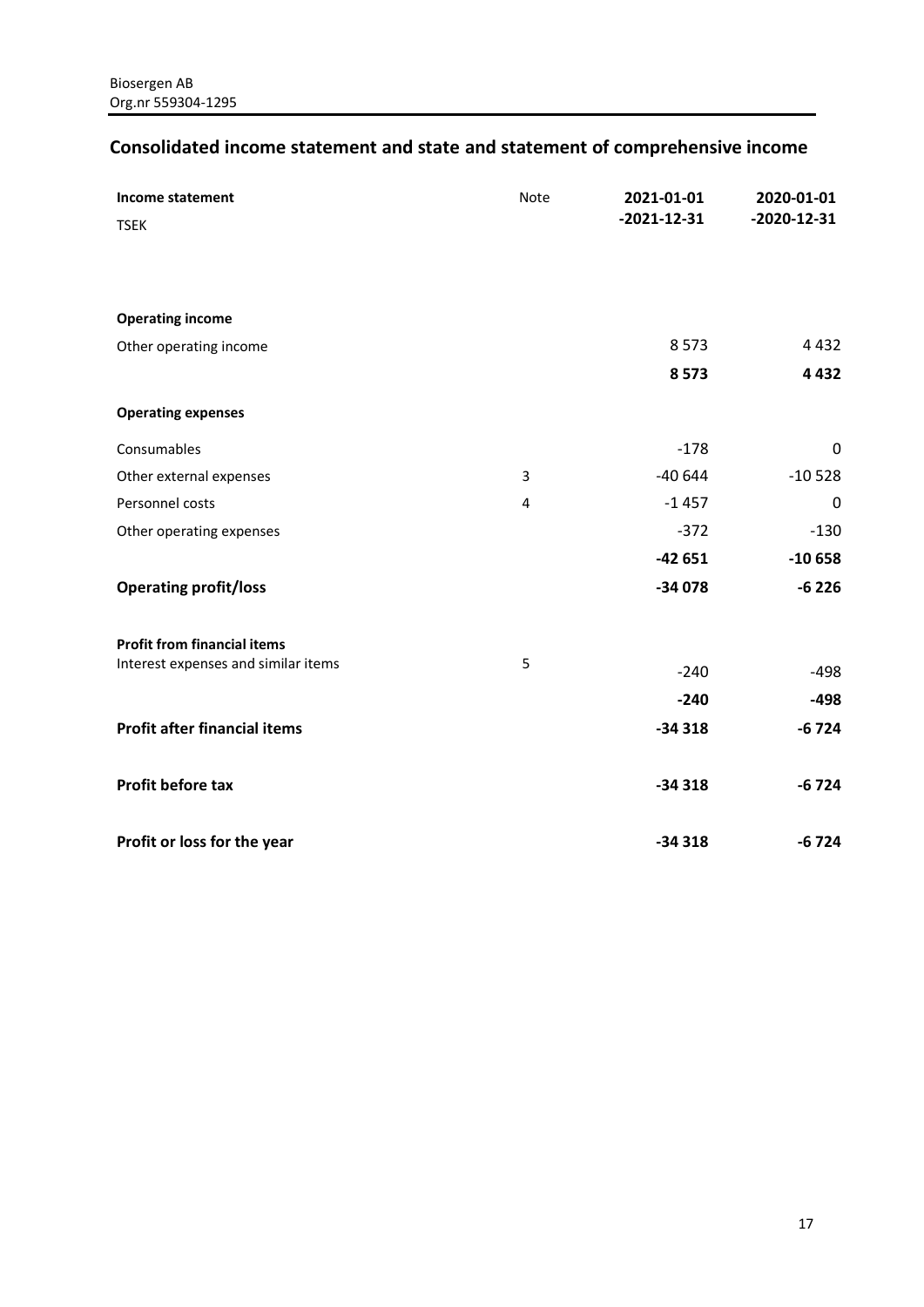# <span id="page-17-0"></span>**Consolidated balance sheet**

| <b>Balance sheet</b><br><b>TSEK</b>                                                                      | <b>Note</b>      | 2021-12-31            | 2020-12-31               |
|----------------------------------------------------------------------------------------------------------|------------------|-----------------------|--------------------------|
| <b>ASSETS</b>                                                                                            |                  |                       |                          |
| <b>Current assets</b>                                                                                    |                  |                       |                          |
| <b>Current receivables</b><br>Accounts receivable<br>Other receivables<br>Prepayments and accrued income | 6                | 24<br>3 1 5 0<br>4647 | 24<br>1 1 9 4<br>2 9 9 0 |
|                                                                                                          |                  | 7821                  | 4 2 0 8                  |
| <b>Cash and bank balance</b>                                                                             |                  | 21 6 65               | 589                      |
| <b>Total current assets</b>                                                                              |                  | 29 4 8 6              | 4797                     |
| <b>TOTAL ASSETS</b>                                                                                      |                  | 29 4 8 6              | 4797                     |
| <b>EQUITY AND LIABILITIES</b>                                                                            |                  |                       |                          |
| <b>Equity</b>                                                                                            | $\boldsymbol{7}$ |                       |                          |
| Share capital<br>Other equity including profit for the year                                              |                  | 702<br>19531          | 2649<br>$-13573$         |
| Equity attributable to the parent company's shareholders                                                 |                  | 20 233                | $-10924$                 |
| <b>Total equity</b>                                                                                      |                  | 20 233                | $-10924$                 |
| <b>Current liabilities</b>                                                                               |                  |                       |                          |
| Accounts payable<br><b>Other liabilites</b>                                                              |                  | 6748<br>96            | 5 1 1 8<br>10434         |
| Accrued expenses and prepaid income                                                                      | 8                | 2 4 1 0               | 169                      |
| <b>Total current liabilites</b>                                                                          |                  | 9 2 5 4               | 15721                    |
| <b>TOTAL EQUITY AND LIABILITIES</b>                                                                      |                  | 29 4 86               | 4797                     |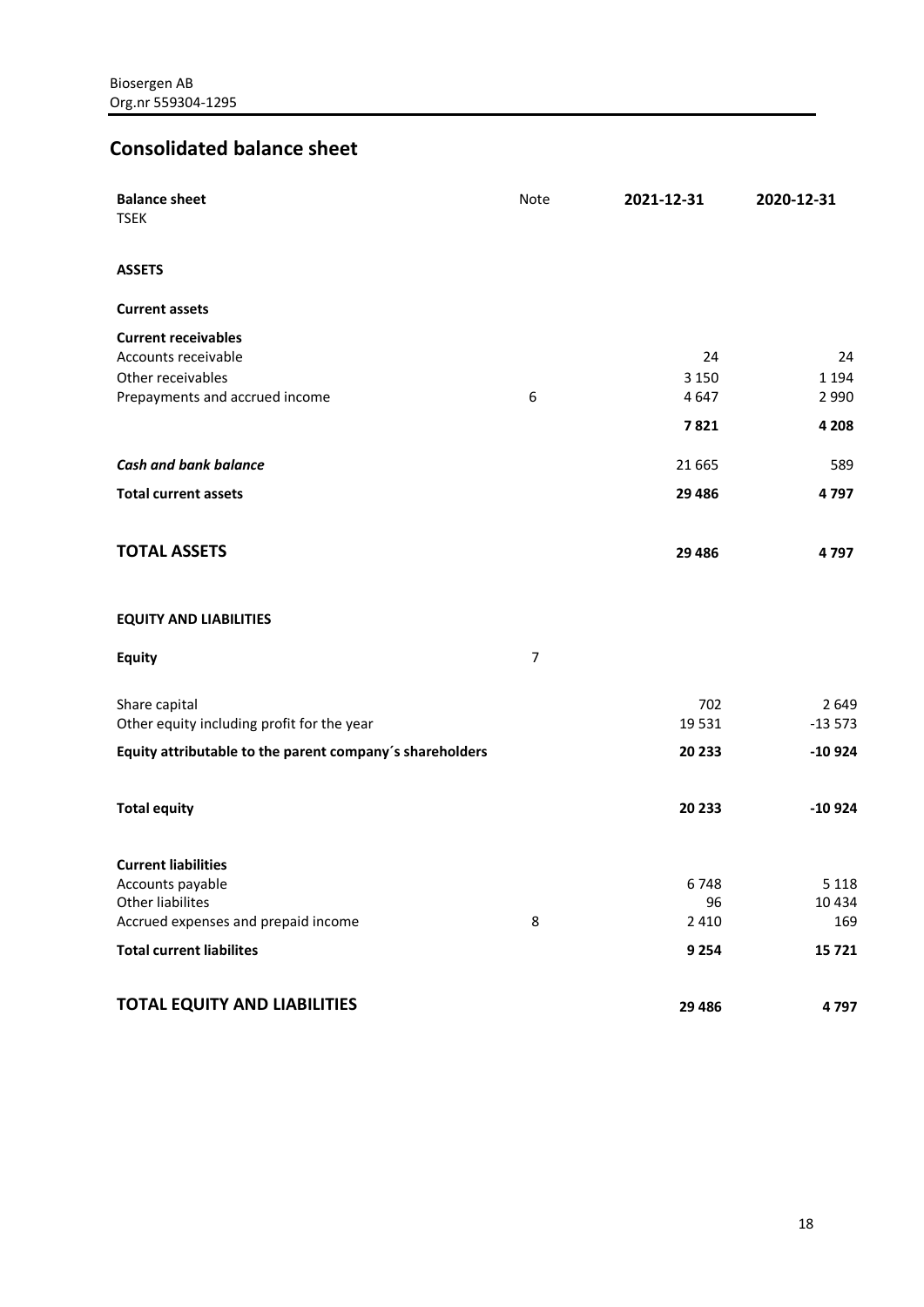# <span id="page-18-0"></span>**Consolidated cash flow analysis**

| Cash flow analysis<br><b>TSEK</b>                     | <b>Note</b> | 2021-01-01<br>$-2021-12-31$ | 2020-01-01<br>$-2020 - 12 - 31$ |
|-------------------------------------------------------|-------------|-----------------------------|---------------------------------|
| <b>Operating activities</b>                           |             |                             |                                 |
| Operating profit/loss                                 |             | $-34078$                    | $-6226$                         |
| Interest paid                                         |             | $-240$                      | $-498$                          |
| Cash flow from operating activities before changes in |             |                             |                                 |
| working capital                                       |             | $-34318$                    | $-6724$                         |
| Cash flow from changes in working capital             |             |                             |                                 |
| Changes in accounts receivable                        |             | $\Omega$                    | $-24$                           |
| Changes in current receivables                        |             | $-3729$                     | $-2725$                         |
| Changes in accounts payable                           |             | 1630                        | 383                             |
| Changes in current liabilites                         |             | $-1331$                     | 4506                            |
| Cash flow from operating activities                   |             | $-37749$                    | $-4584$                         |
| <b>Financing activities</b>                           |             |                             |                                 |
| New share issue (Biosergen AS and Biosergen AB        |             | 58 825                      | 0                               |
| <b>Cash flow from financing activities</b>            |             | 58 825                      | 0                               |
| Cash flow for the year                                |             | 21 0 76                     | $-4584$                         |
|                                                       |             |                             |                                 |
| Liquid funds at the beginning of the year             |             | 589                         | 5 1 7 3                         |
|                                                       |             |                             |                                 |
| Liquid funds at the end of the year                   |             | 21 6 65                     | 589                             |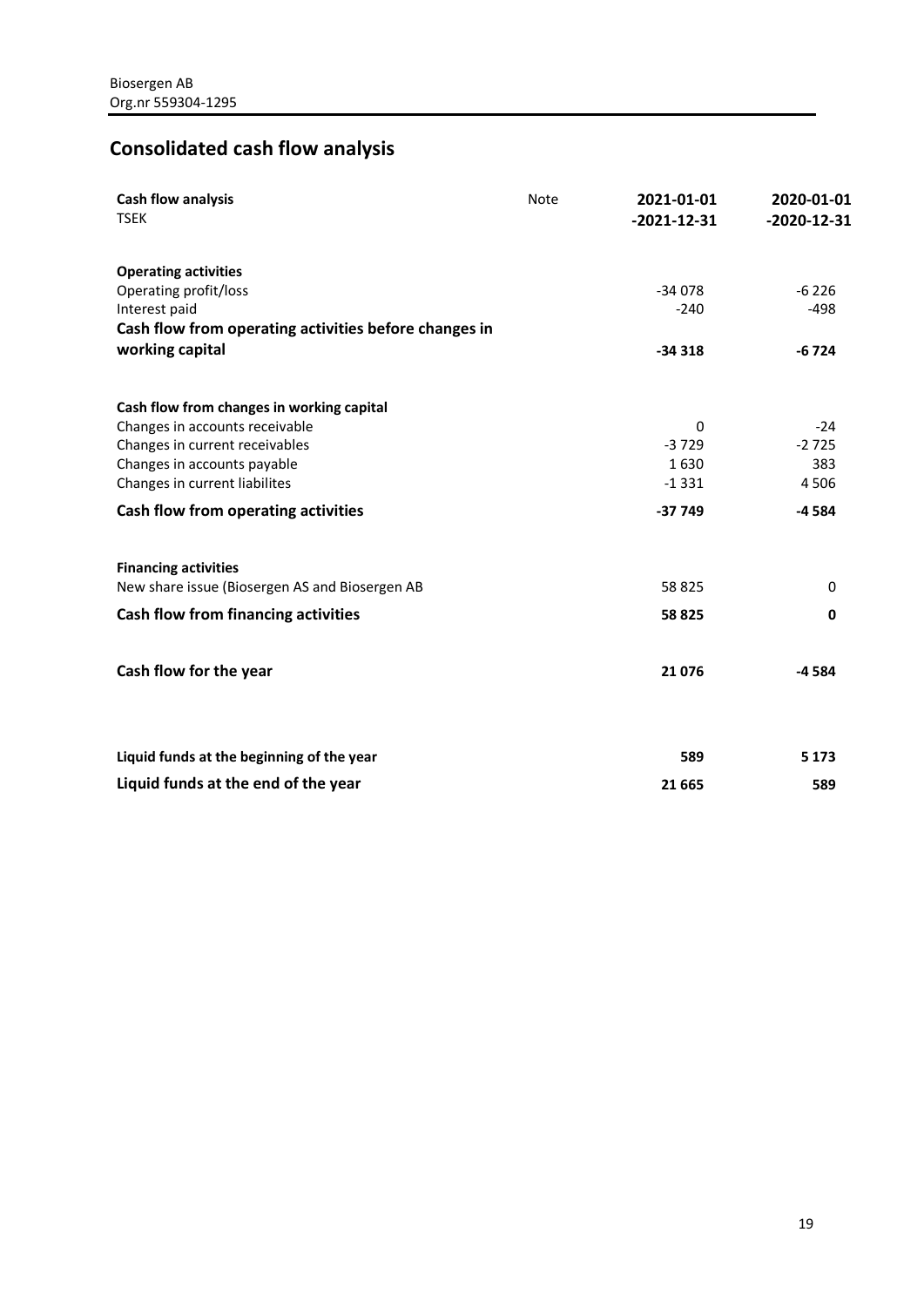# <span id="page-19-0"></span>**Parent Company income statement**

| <b>Income statement</b><br><b>TSEK</b> | <b>Note</b> | 2021-02-26<br>$-2021-12-31$<br>$(11 \text{ mån})$ |
|----------------------------------------|-------------|---------------------------------------------------|
| <b>Operating income</b>                |             |                                                   |
| Net sales                              |             | 590                                               |
|                                        |             | 590                                               |
| <b>Operating expenses</b>              |             |                                                   |
| Consumables                            |             | $-178$                                            |
| Other external expenses                | 3           | $-10293$                                          |
| Personnel costs                        | 4           | $-1457$                                           |
| Other operating expenses               |             | $-40$                                             |
|                                        |             | $-11968$                                          |
| <b>Operating profit/loss</b>           |             | $-11378$                                          |
| <b>Profit from financial items</b>     |             |                                                   |
| Interest income and similar items      | 9           | 403                                               |
| Interest expenses and similar items    | 5           | -83                                               |
|                                        |             | 320                                               |
| <b>Profit after financial items</b>    |             | $-11058$                                          |
| <b>Profit before tax</b>               |             | $-11058$                                          |
| Profit or loss for the year            |             | $-11058$                                          |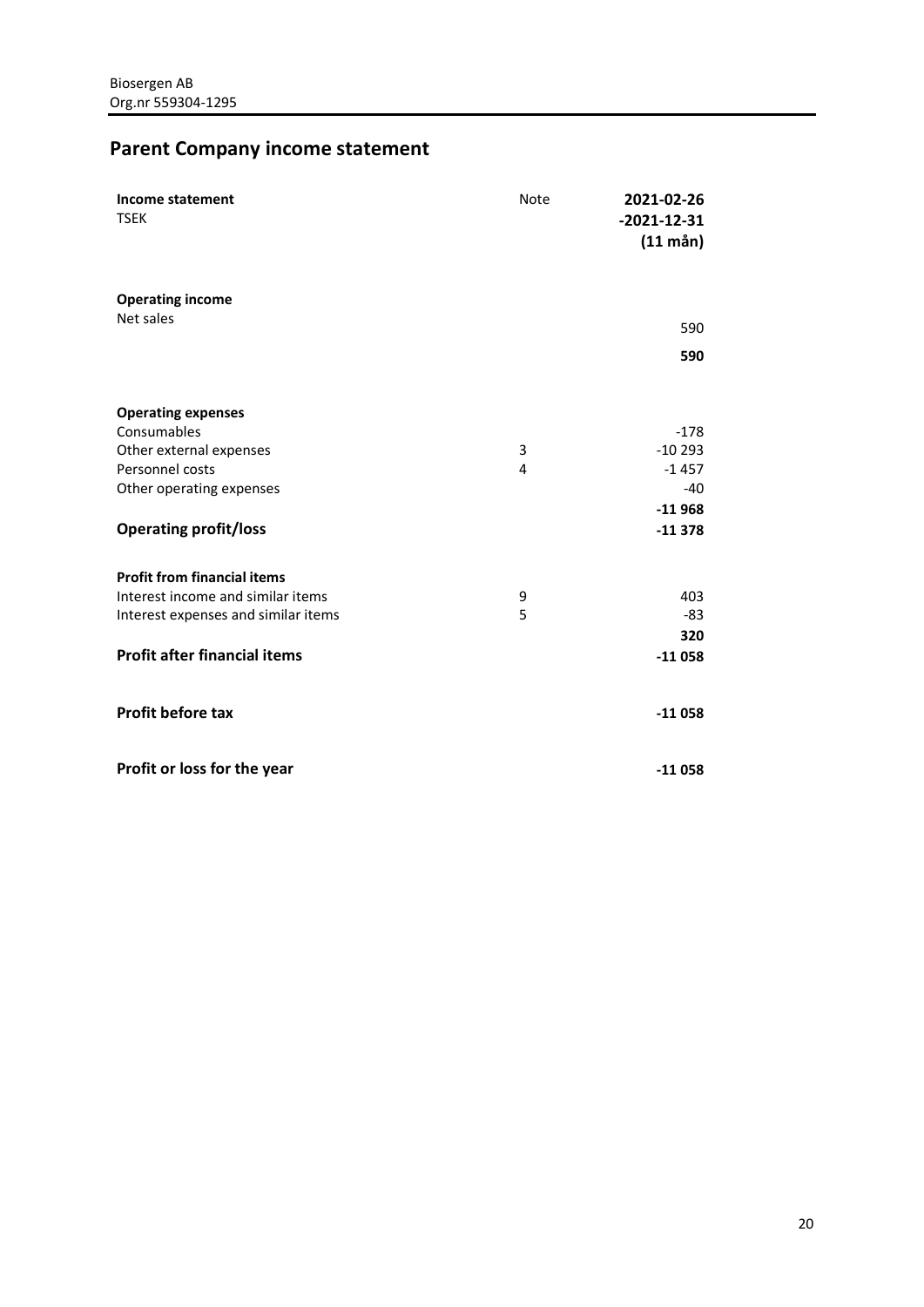# <span id="page-20-0"></span>**Parent Company balance sheet**

| <b>Balance sheet</b><br><b>TSEK</b> | <b>Note</b> | 2021-12-31 |
|-------------------------------------|-------------|------------|
| <b>ASSETS</b>                       |             |            |
| <b>Fixed assets</b>                 |             |            |
| <b>Financial fixed assets</b>       |             |            |
| Shares in group companies           | 10, 11      | 247 963    |
| Receivables from group companies    | 12          | 3882       |
|                                     |             | 251845     |
| <b>Total fixed assets</b>           |             | 251845     |
| <b>Current assets</b>               |             |            |
| <b>Receivables</b>                  |             |            |
| Other receivables                   |             | 843        |
| Prepayments and accrued income      | 6           | 276        |
|                                     |             | 1 1 1 9    |
| Cash and bank balance               |             | 16 7 61    |
| <b>Total current assets</b>         |             | 17880      |
| <b>TOTAL ASSETS</b>                 |             | 269 725    |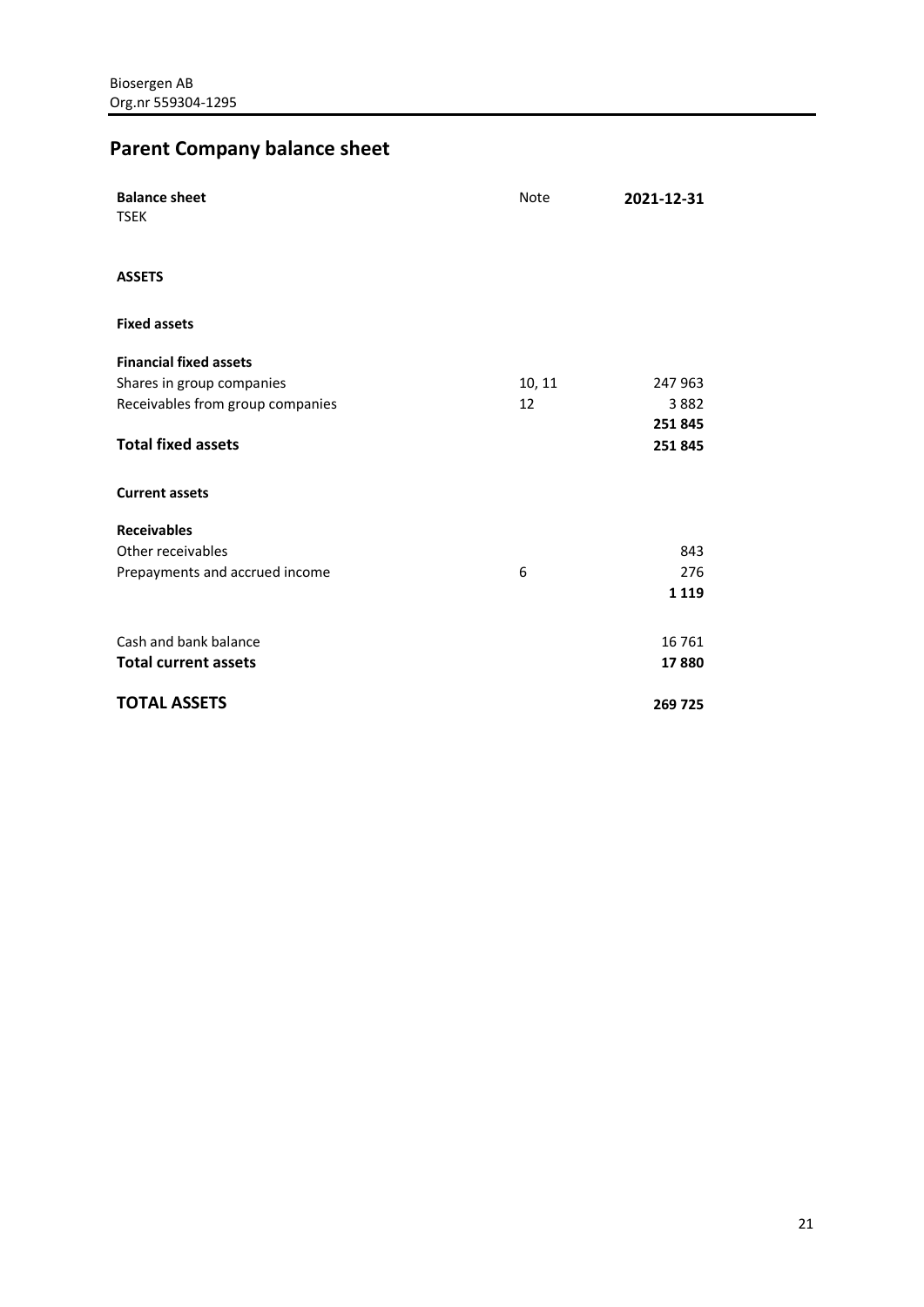# **Parent balance sheet**

| <b>Balance sheet</b><br><b>TSEK</b>                                                                                                                | Note  | 2021-12-31                 |
|----------------------------------------------------------------------------------------------------------------------------------------------------|-------|----------------------------|
| <b>EQUITY AND LIABILITIES</b>                                                                                                                      |       |                            |
| <b>EQUITY</b>                                                                                                                                      | 7, 13 |                            |
| <b>Restricted equity</b><br>Share capital                                                                                                          |       | 703<br>703                 |
| <b>Non-restricted equity</b><br>Share premium reserve<br>Accumulated profit or loss<br>Profit or loss for the year                                 |       | 278 562<br>558<br>$-11058$ |
| <b>Total equity</b>                                                                                                                                |       | 268 062<br>268 765         |
| <b>Current liabilites</b><br>Accounts payable<br><b>Other liabilites</b><br>Accrued expenses and prepaid income<br><b>Total current liabilites</b> | 8     | 413<br>87<br>460<br>960    |
| <b>TOTAL EQUITY AND LIABILITES</b>                                                                                                                 |       | 269 725                    |

22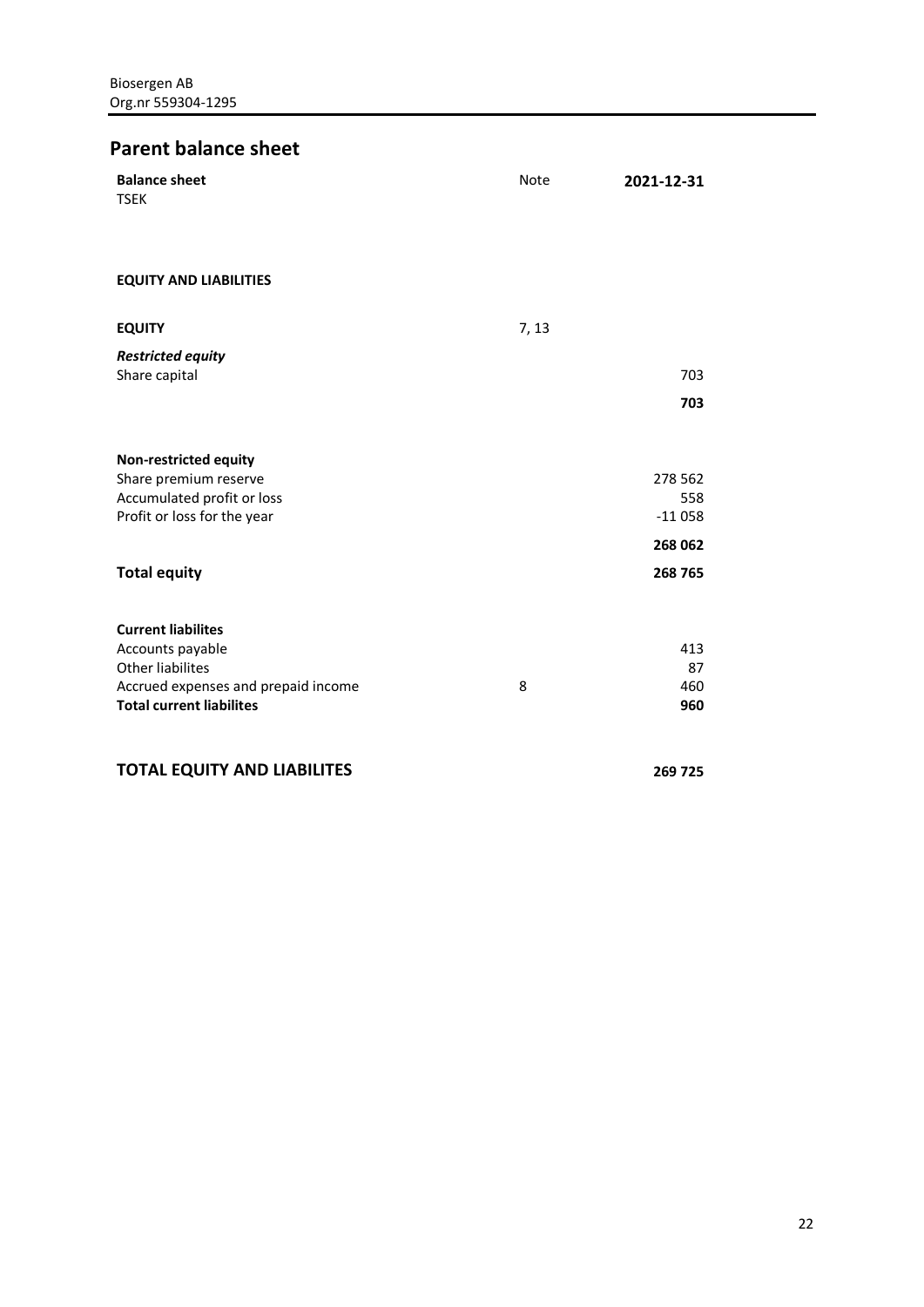# <span id="page-22-0"></span>**Parent Company cash flow analysis**

| <b>Cash flow analysis</b><br><b>TSEK</b>                                                                                                                                                           | <b>Note</b> | 2021-02-26<br>$-2021-12-31$<br>$(11 \text{ mån})$ |
|----------------------------------------------------------------------------------------------------------------------------------------------------------------------------------------------------|-------------|---------------------------------------------------|
| <b>Operating activities</b><br>Operating profit/loss<br>Interest received<br>Interest paid<br>Cash flow from operating activities before changes in<br>working capital                             |             | $-11378$<br>403<br>$-83$<br>$-11058$              |
| Cash flow from changes in working capital<br>Changes in current receivables<br>Changes in accounts payable<br>Changes in other operating liabilities<br><b>Cash flow from investment activites</b> |             | $-1119$<br>413<br>548<br>$-11216$                 |
| <b>Investing activities</b><br>Investments in other financial fixed assets<br>Cash flow from investing activities                                                                                  |             | $-22023$<br>$-22023$                              |
| <b>Financial activites</b><br>New share issue<br><b>Cash flow from financing activities</b>                                                                                                        |             | 50 000<br>50 000                                  |
| Cash flow for the year<br>Liquid funds at the beginning of the year<br>Liquid funds at the end of the year                                                                                         |             | 16761<br>0<br>16721                               |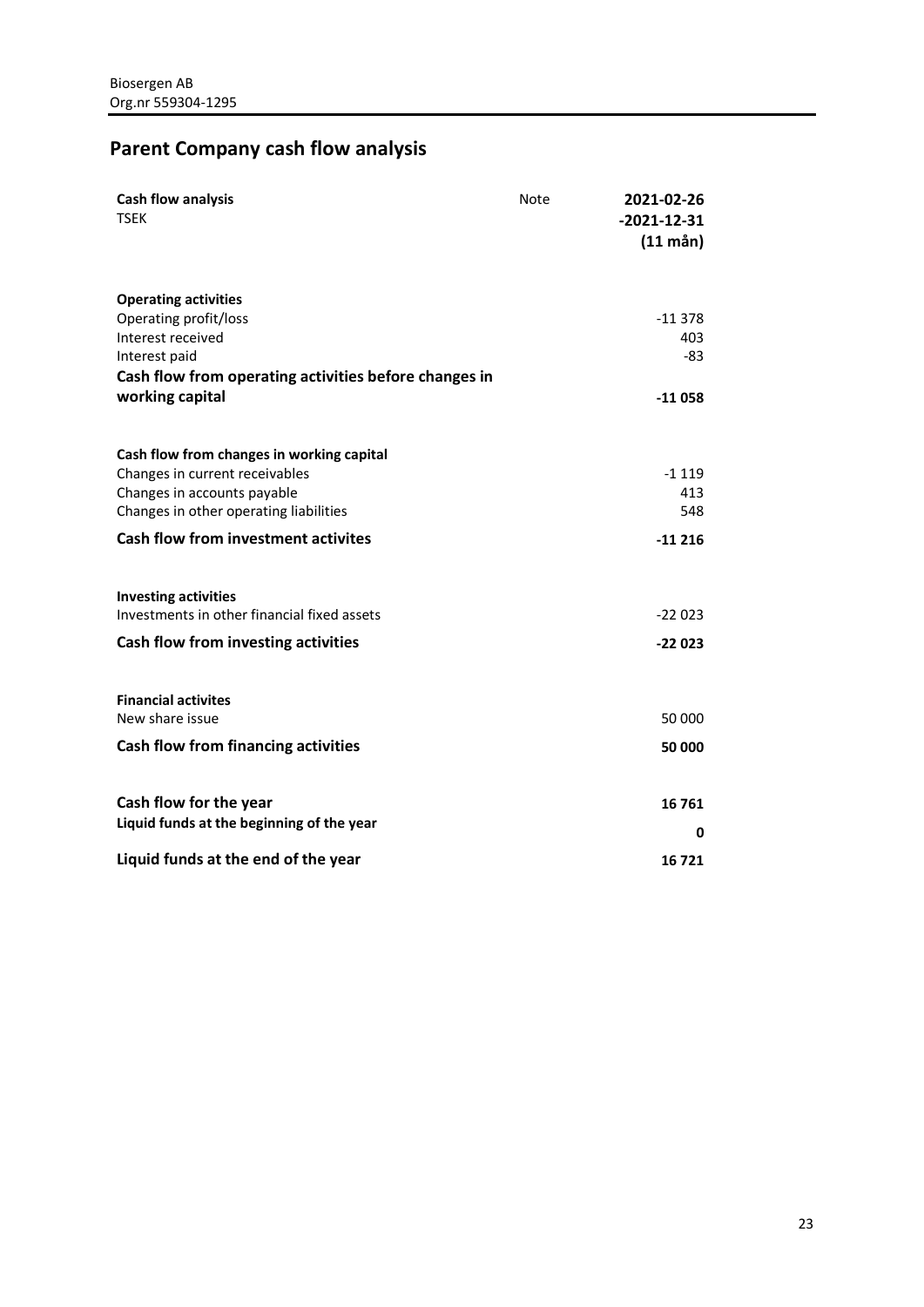### <span id="page-23-0"></span>**Notes**

### **Note 1 Accounting and Valuation principles**

### **General Information**

The annual report and consolidated accounts is prepared in accordance with the Swedish Annual Accounts Act and BFNAR 2012:1 Annual Reporting and consolidated reports (K3).

### **Revenue Recognition**

Revenue has been raised to the fair value of consideration received or receivable and is recognized to the extent that it is probable that the economic benefits will be available to be used by the Company and when the revenue can be measured reliably.

### **Group financial statement**

The legal formation of Biosergen Group during the second quarter of 2021 comprised transactions between entities that were under common control via ultimate owners of Biosergen AS, (registration no 987 622 075), incorporated in Trondheim, Norway. As these transactions are not covered by K3, a suitable accounting principle for the historical information has been applied in accordance with IAS 8. An established method, assessed as suitable for Biosergen Group, is to use the previous carrying amount (predecessor basis of accounting), which is the principle applied in preparation of these statements. In short, this entails that the assets and liabilities of the units forming part of the Biosergen Group have been aggregated and recognized based on the carrying amounts they represent in Biosergen AS consolidated financial statements as from the date they became part of the Biosergen Group. The legal formation of Biosergen occurred on April 16 2021, when Biosergen AB (publ) acquired all outstanding share in Biosergen AS for a total consideration of 223 048 tSEK, in the form of a promissory note, and an extraordinary general meeting of shareholders for the parent company Biosergen AB resolved to carry out an issue of new shares directed to the former shareholders of Biosergen AS. The combined financial statements are intended to present the historical financial information of Biosergen, and have been prepared under the historical cost convention, except for financial instruments at fair value. Financial information for the Parent company, that had no operations until preparations for Nasdaq First North listing commenced during the second quarter 2021, and the consolidated statements of Biosergen AS prepared in accordance with K3 for the years 2021 and 2020 have been combined, in order to provide meaningful and relevant information for all periods covered by the report.

### *Consolidation method*

The parent company has acquired the subsidiary through a reverse acquisition. The consolidated financial statements have otherwise been prepared in accordance with the acquisition method. This means that the identifiable assets and liabilities of acquired operations are reported at market value in accordance with the prepared acquisition analysis. If the acquisition value of the business exceeds the market value of the expected net assets according to the acquisition analysis, the difference is reported as goodwill.

### *Transactions between group companies*

Intra-group receivables and liabilities as well as transactions between Group companies as well as unrealized gains are eliminated in their entirety. Unrealized losses are also eliminated unless the transaction corresponds to an impairment loss.

Changes in internal profit during the financial year have been eliminated in the consolidated income statement.

### *Translation of foreign subsidiaries*

The financial statement of foreign subsidiaries has been recalculated according to the current exchange rate method. All items in the balance sheet have been translated at the closing day rate. All items in the income statement have been translated at the average exchange rate during the financial year. Differences that arise are reported directly in equity.

### **Financial instruments**

Financial instruments are valued on the basis of the acquisition value. The instrument is presented in the balance sheet when the company becomes a party to the contractual conditions. Financial assets are derecognised when the rights to receive cash flows from the instrument has expired or been transferred and the company has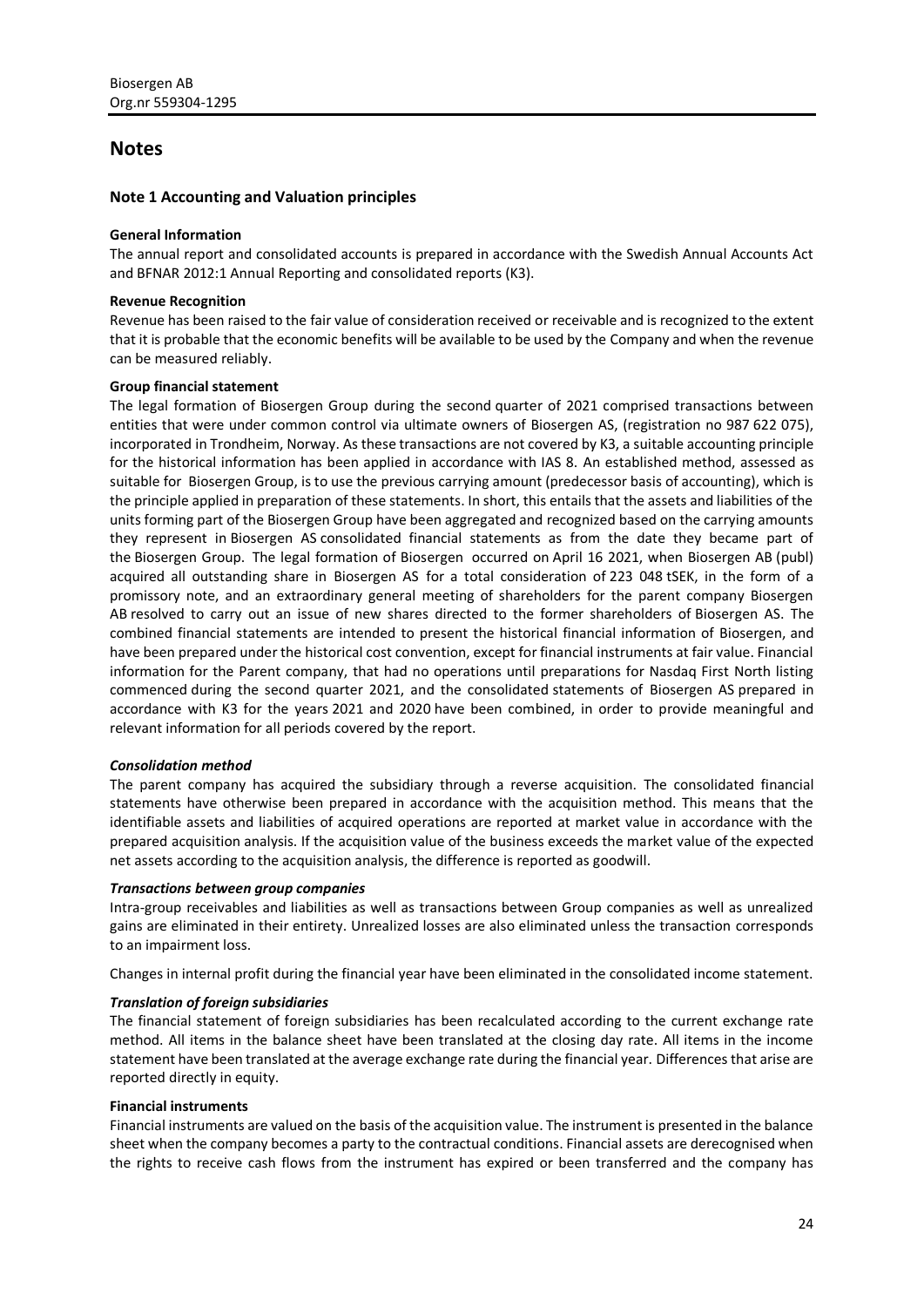transferred substantially all the risks and rewards associated with ownership. Financial liabilities are derecognised when the obligations have been settled or otherwise terminated.

### **Shares in subsidiaries**

Investments in subsidiaries are carried at cost less any impairment losses. The cost includes the purchase price paid for the shares and acquisition costs. Any capital contributions are added to the cost when they arise.

### **Intangible assets**

### *Development costs*

The company reports internally generated intangible assets according to the capitalization model. The means that all expenses relating to the development of an internally generated intangible asset are expensed during the research phase and capitalized as an asset in the development phase. Expenses previously expensed are not included in the acquisition value of the capitalized asset. Capitalisation takes place when the conditions that the criteria in BFNAR 2012:1 are met. The asset is depreciated over its estimated useful life. The useful life of such an asset is reconsidered if it is judged that the useful life changes compared with the previous balance sheet date. Depreciation begins when the asset can be used.

### **Accounts receivables/current receivables**

Accounts receivables and current receivables are reported as current assets at the amount expected to be paid after deduction of individually assessed impaired loans.

### **Loan-liabilities and account payables**

Loan liabilities and accounts payables are recognised initially at cost after deduction of transaction costs. If the carrying amount differs from the amount that will be repaid at maturity date, the interest expense is accrued, the difference that over the term of the loan using the effective interest rate of the instrument. This is consistent with the due date the carrying amount and the amount to be reimbursed.

### **Impairment of financial fixed assets**

At each balance sheet date are considered if there are indications of impairment of financial fixed assets. Impairment loss takes place if the declines in value is considered to be persistent and are examined individually.

### **Income Taxes**

Total tax consists of current tax and deferred tax. Taxes are reported in the income statement, except when the underlying transaction is reported directly in equity, whereby the associated tax effects are reported in equity.

### **Current tax**

Current tax refers to income tax för the current financial year and the part of the previous financial year´s income tax that has not yet been reported. Current tax is calculated on basis of the tax rate that applies on the balance sheet date.

### **Deferred tax**

Deferred tax is the income tax relating to future financial years as a result of past events. Accounting is done using the balance sheet method. According to this method deferred tax liabilities and deferred tax assets on temporary differences arising between the tax base of recognized assets and liabilities and for the other tax credits or deficits are reported.

Deferred tax assets are offset against deferred tax liabilities if, and only if, they can be paid with a net amount. Deferred tax is calculated based on the applicable rate at the balance sheet date. Effects of changes in applicable tax rates are reported in the period in which the change is legally required. Deferred tax assets are reported as financial fixed assets and deferred tax liabilities as a provision.

Deferred tax asset referring tax losses or unused tax credits are reported to the extent that it is probable that deductions can be offset against future taxable profits.

Because of the connection between accounting and taxation the deferred tax liability that is attributable to untaxed reserves are not identified separately.

### **Employee Remuneration**

Employee benefits relate to all kinds benefits the company provides to employees. Short-term employee benefits include wages, paid holidays, paid leave, bonuses and reimbursement upon completion of employment (pension)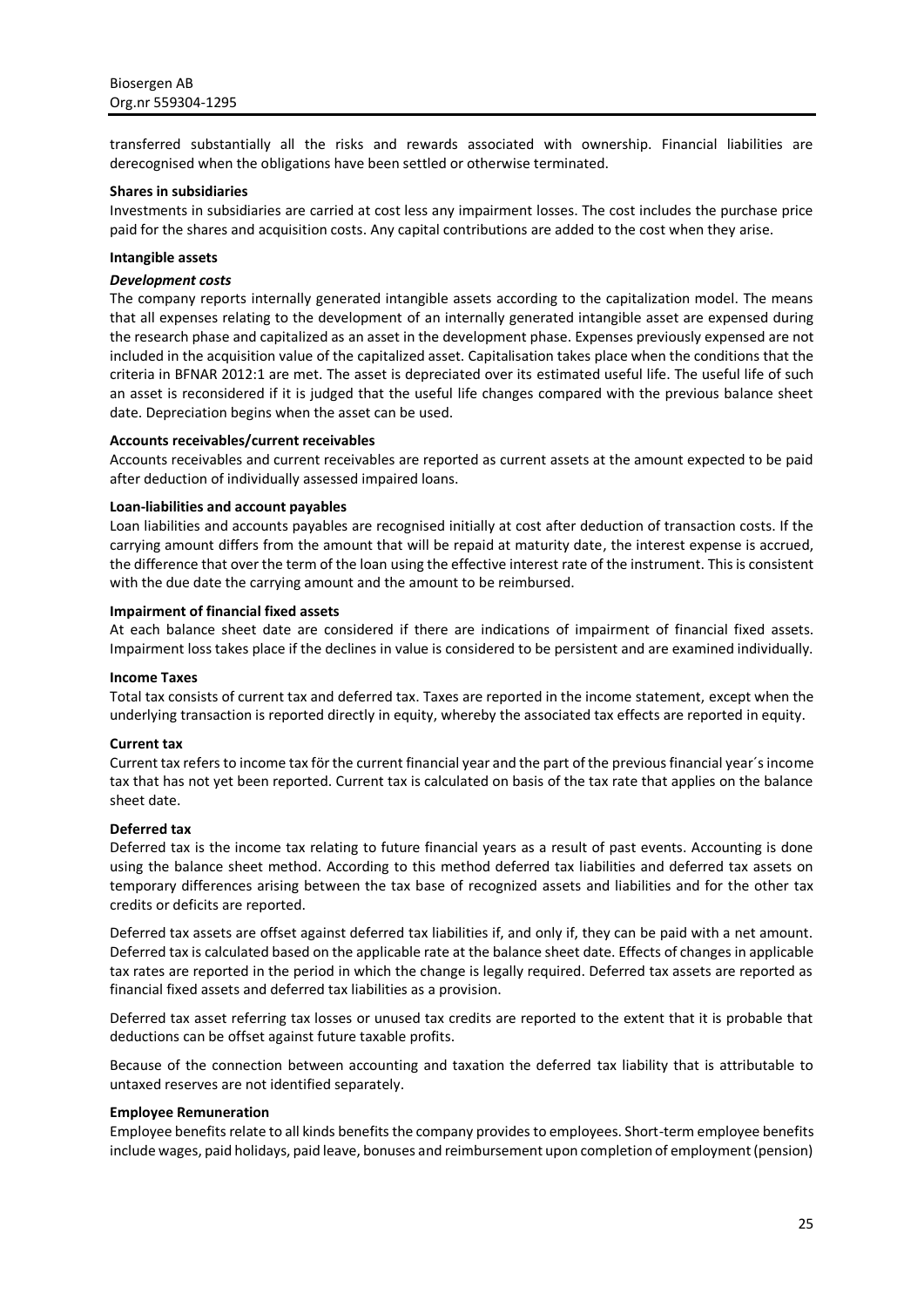etc. Short-term employee benefits are reported as an expense and a liability when there is a legal or constructive obligation to pay compensation as a result of a past event, and a reliable estimate of the amount can be made.

### **Public Contributions**

Government grants are reported at their fair value where applicable and when it is certain that the grant will be received, and the company will meet the conditions of the grant. Grants intended to cover investments in tangible or intangible fixed assets reduce the acquisition value of the assets and therefore their depreciable amount as well.

### **Cash Flow Analysis**

Cash flow statement is prepared using the indirect method. The reported cash flow includes only transactions that involve receipts or disbursements.

The company classifies cash, in addition to cash on hand, as demand deposits at banks and other credit and shortterm liquid investments that are listed on a marketplace and have a maturity of less than three months from the acquisition date. Changes in restricted cash are reported in investing activities.

### **Definition of Key Business Ratios**

Equity/assets ratio (%)

Adjusted equity (equity and untaxed reserves with deductions for deferred tax) as a percent of the balance sheet total.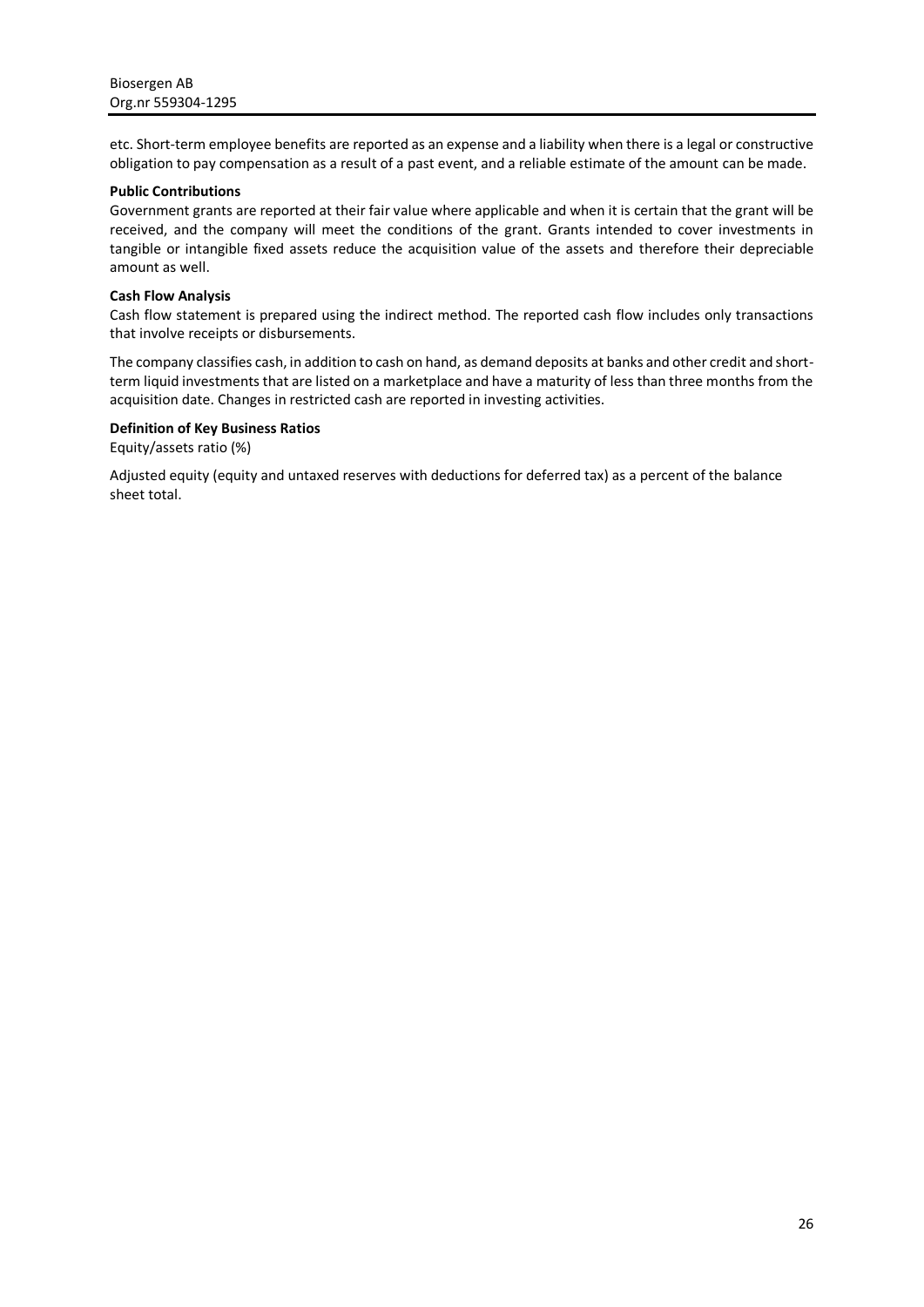### **Note 2 Estimates and judgments**

Preparation of financial statements and application of accounting policies, are often based on assessments, estimates and assumptions that is considered to be reasonable at the time when the assessment is made. Estimates are based on historical experience and various other factors that are considered to be reasonable under the circumstances. The results of these are used to assess the carrying values of assets and liabilities, which are not otherwise apparent from other sources. The actual outcome may differ from these estimates. Estimates and assumptions are reviewed regularly.

Investments in subsidiaries are carried at cost less any impairment losses. The cost includes the purchase price paid for the shares and acquisition costs. Any capital contributions are added to the cost when they arise. The valuation is based on a future value. The board and the management assesses the value of the subsidiary´s shares on an ongoing basis during the financial year.

No significant sources of uncertainty in estimates and assumptions at the balance sheet date are considered to pose a significant risk of a material adjustment to the carrying amounts of assets and liabilities within the next financial year.

### **Note 3 Remuneration to Auditors**

### **Group**

Audit assignment refers to inspection of the annual financial statements as well as the reports of the Board of Directors and the CEO, other tasks fulfilled by the company auditor as well as advisory service or other assistance deriving from observations made in the course of the performance of the audit or fulfilment of such other tasks.

|                       | 2021-01-01<br>$-2021-12-31$ | 2020-01-01<br>$-2020 - 12 - 31$ |
|-----------------------|-----------------------------|---------------------------------|
| PwC                   |                             |                                 |
| Audit engagement      | 565                         | 129                             |
| Other services        | 534                         | 38                              |
|                       | 1099                        | 167                             |
| <b>Parent company</b> |                             |                                 |
|                       | 2021-02-26                  |                                 |
|                       | $-2021 - 12 - 31$           |                                 |
| PwC                   |                             |                                 |
| Audit engagement      | 320                         |                                 |
| Other services        | 230                         |                                 |
|                       | 550                         |                                 |
|                       |                             |                                 |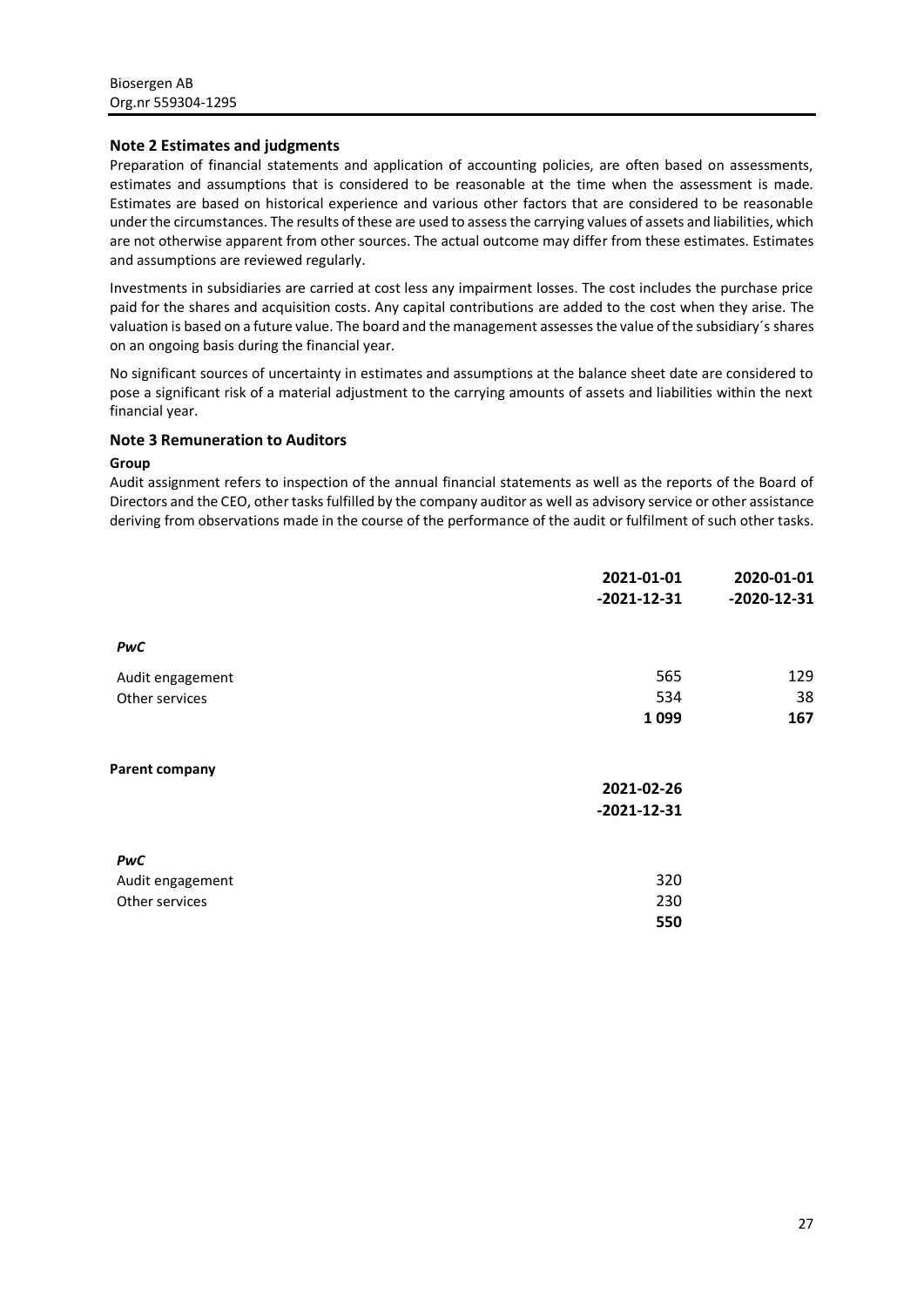**Note 4 Employees and Personnel Costs**

**Group**

|                                                             | 2021-01-01<br>$-2021 - 12 - 31$ | 2020-01-01<br>$-2020 - 12 - 31$ |
|-------------------------------------------------------------|---------------------------------|---------------------------------|
| <b>Average numbers of employees</b>                         |                                 |                                 |
| Women                                                       | 1                               | $\mathbf 0$                     |
| Men                                                         | $\mathbf{1}$                    | $\mathbf 0$                     |
|                                                             | $\overline{2}$                  | $\mathbf 0$                     |
| Salaries and other remuneration                             |                                 |                                 |
| Board of Directors and CEO                                  | 1 2 2 0                         | $\mathbf 0$                     |
| Other employees                                             | 205                             | $\mathbf 0$                     |
|                                                             | 1425                            | $\bf{0}$                        |
| Total salaries, remunerations, social security expenses and |                                 |                                 |
| pension costs                                               | 1425                            | $\mathbf 0$                     |
| <b>Parent company</b>                                       |                                 |                                 |
|                                                             | 2021-02-26                      |                                 |
|                                                             | $-2021-12-31$                   |                                 |
| Averange numbers of employees                               |                                 |                                 |
| Women                                                       | $\mathbf{1}$                    |                                 |
| Men                                                         | $\mathbf{1}$                    |                                 |
|                                                             | $\overline{2}$                  |                                 |
| Salaries and other remuneration                             |                                 |                                 |
| Borard of Directors and CEO                                 | 1 2 2 0                         |                                 |
| Other employees                                             | 205                             |                                 |
|                                                             | 1425                            |                                 |
| Total salaries, remunerations, social security expenses and |                                 |                                 |
| pension costs                                               | 1425                            |                                 |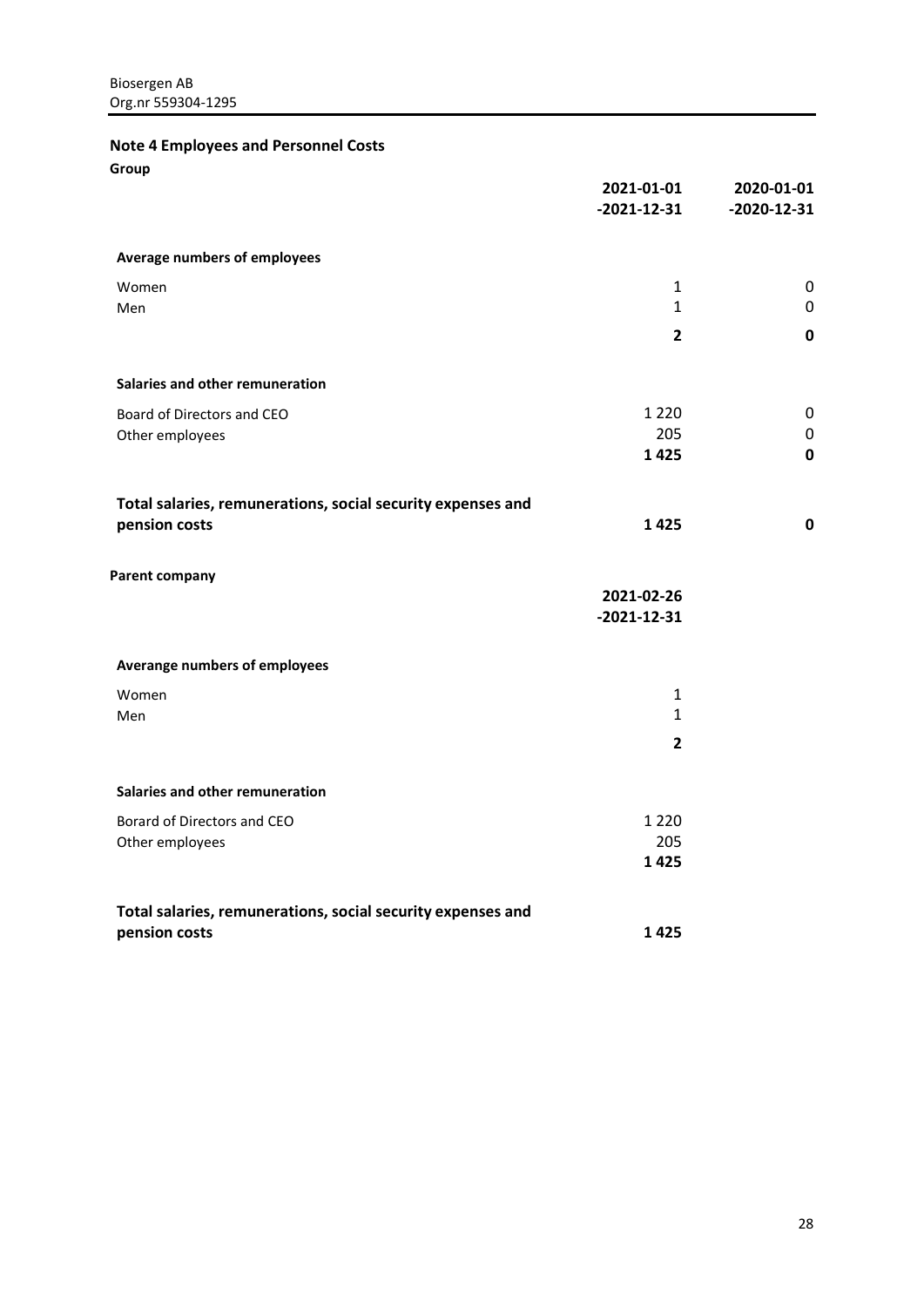### **Note 5 Interest expenses**

**Group**

|                         | 2021-01-01    | 2020-01-01        |
|-------------------------|---------------|-------------------|
|                         | $-2021-12-31$ | $-2020 - 12 - 31$ |
| Other interest expenses | $-240$        | $-498$            |
|                         | $-240$        | $-498$            |
| Parent company          |               |                   |
|                         | 2021-02-26    |                   |
|                         | $-2021-12-31$ |                   |
| Other interest expenses | $-82$         |                   |
|                         | $-82$         |                   |
|                         |               |                   |

### **Note 6 Deferred expenses and Accrued Income**

| Group                      |            |            |
|----------------------------|------------|------------|
|                            | 2021-12-31 | 2020-12-31 |
| Accrued development grants | 4 2 9 4    | 2844       |
| Prepaid insurance expenses | 37         | 0          |
| Other prepaid expenses     | 316        | 146        |
|                            | 4647       | 2 9 9 0    |
| <b>Parent company</b>      |            |            |
|                            | 2021-12-31 |            |
|                            |            |            |

# Other prepaid expenses **276**

## **Note 7 Numbers of shares and quota value**

| Group                 | <b>Numbers of</b> | Ouota |
|-----------------------|-------------------|-------|
| <b>Biosergen AB</b>   | shares            | value |
| Numbers of shares     | 28 101 775        | 0,025 |
|                       | 28 101 775        |       |
|                       |                   |       |
| <b>Parent company</b> |                   |       |

|                   | Numbers of | Quota |
|-------------------|------------|-------|
| Biosergen AB      | shares     | value |
| Numbers of shares | 28 101 775 | 0,025 |
|                   | 28 101 775 |       |

**276**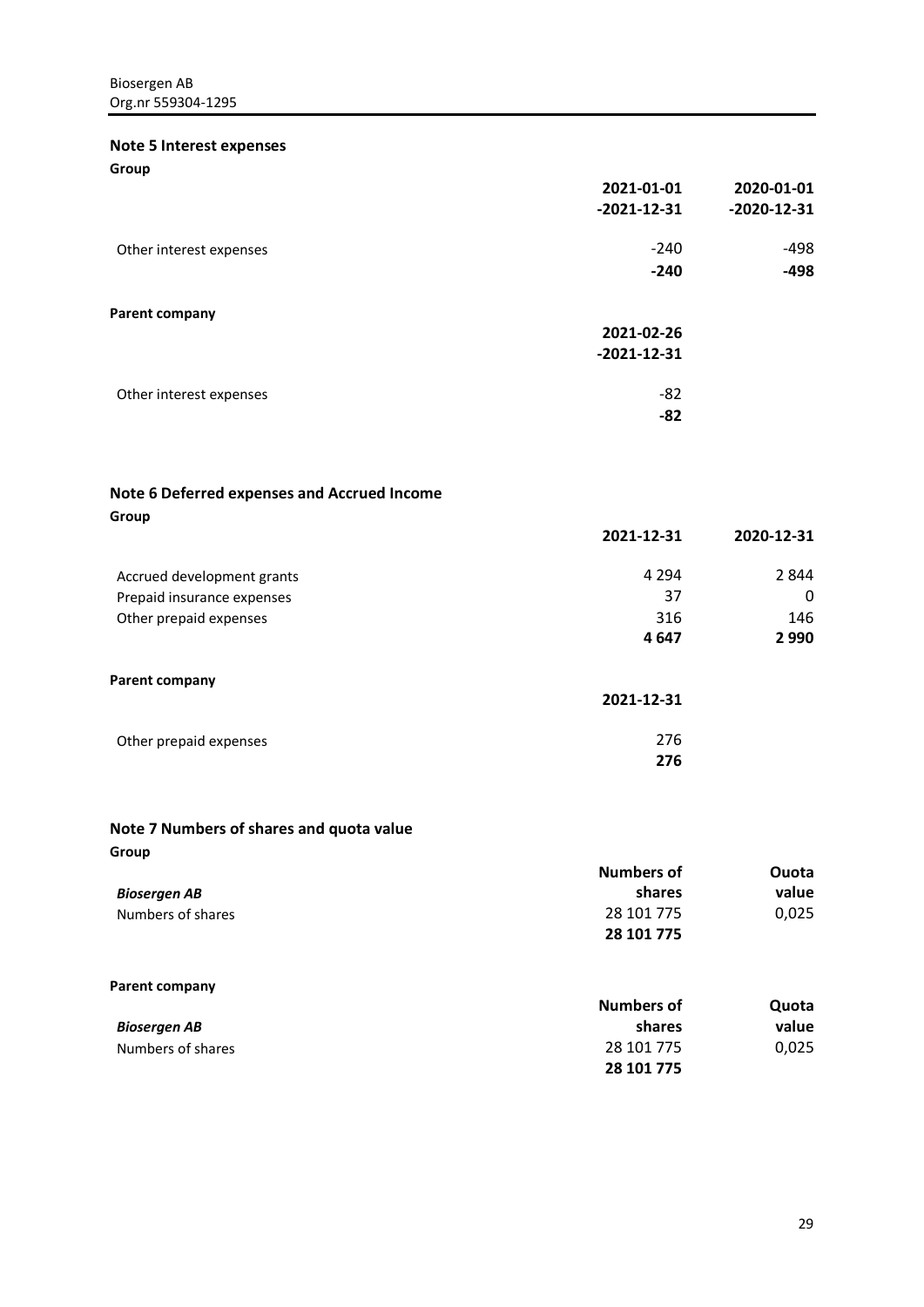### **Note 8 Accrued expenses and deferred income Group**

|                              | 2021-12-31 | 2020-12-31 |
|------------------------------|------------|------------|
| Accrued vacation pay         | 28         | 0          |
| Accrued developemnt expenses | 1648       | 0          |
| Other accrued expenses       | 734        | 169        |
|                              | 2410       | 10 603     |

### **Parent company**

|                      | 2021-12-31 |
|----------------------|------------|
| Accrued vacation pay | 28         |
| Accrued expenses     | 432        |
|                      | 460        |

## **Note 9 Other Interest Income and Similar Profit/Loss Items**

|  | <b>Parent company</b> |
|--|-----------------------|
|--|-----------------------|

| .                                    | 2021-02-26<br>$-2021 - 12 - 31$ |
|--------------------------------------|---------------------------------|
| Interest income from Group companies | 403<br>403                      |

### **Note 10 Participations in Group companies Parent company**

| Parent company                                 | 2021-12-31 |
|------------------------------------------------|------------|
| Reverse acquisition through non-cash issue     | 223 048    |
| Capital increase through new share issue       | 24 9 15    |
| Accumulated acquisition value, closing balance | 247 963    |
| Book value, closing balance                    | 247 963    |

# **Note 11 Specification of Participation in Group Companies**

|              | <b>Capital</b> | <b>Portion of</b>  | <b>Book</b> |
|--------------|----------------|--------------------|-------------|
| <b>Name</b>  |                | share voting power | value       |
| Biosergen AS | 100            | 100                | 247 963     |
|              |                |                    | 247 963     |

|              | Corp. ID No. | <b>Head Office</b> |
|--------------|--------------|--------------------|
| Biosergen AS | 987 622 075  | Trondheim, Norge   |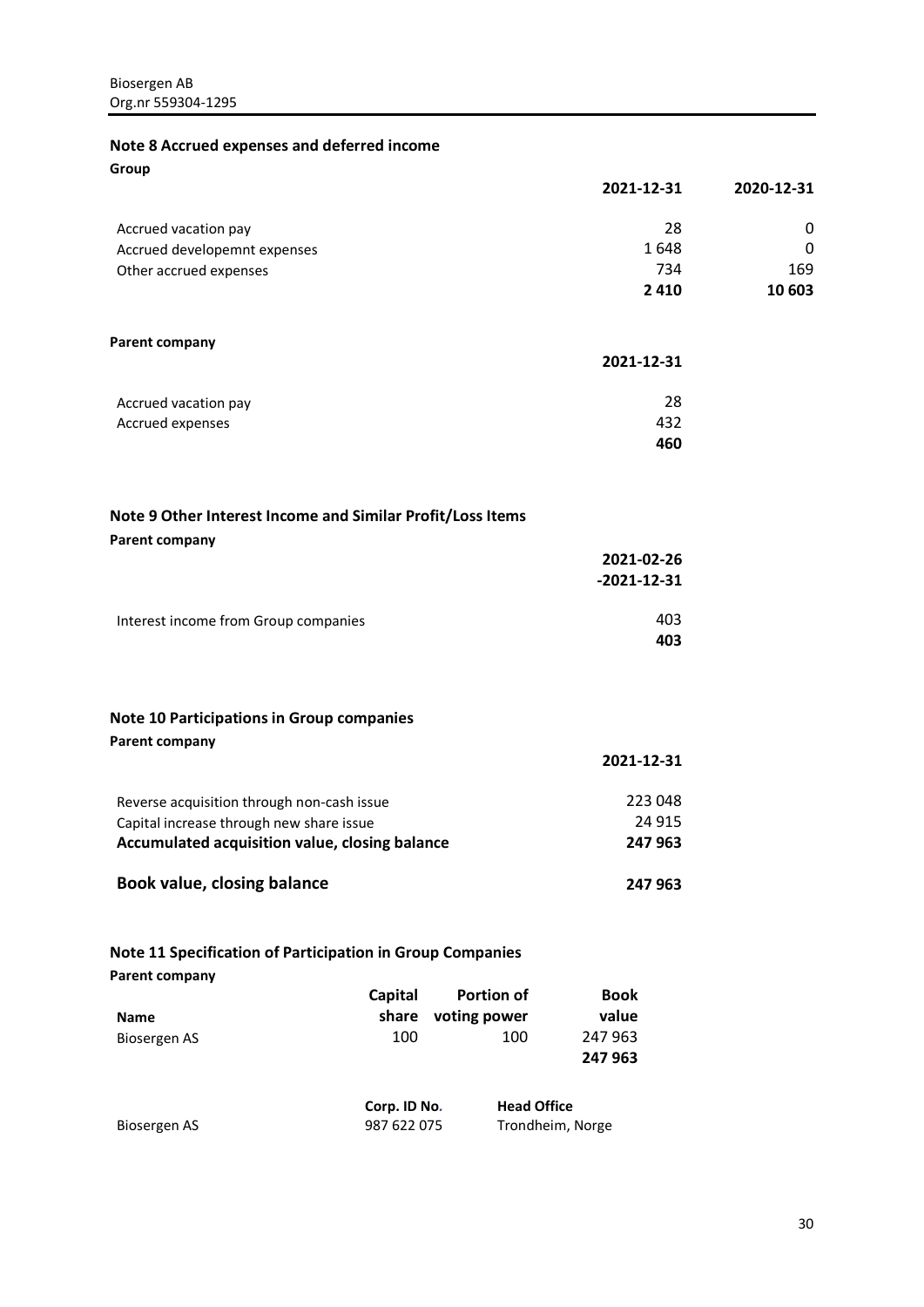### **Note 12 Receivables from group companies Parent company**

| r archt tompany                                                                                            | 2021-12-31 |
|------------------------------------------------------------------------------------------------------------|------------|
| Accounts receivables                                                                                       | 32 467     |
| Less accounts receivable settled                                                                           | $-3670$    |
| Reclassifications                                                                                          | $-24915$   |
| Accumulated acquisition value, closing balance                                                             | 3882       |
| Book value, closing balance                                                                                | 3882       |
| Note 13 Appropriation of profit or loss<br>Parent company                                                  |            |
|                                                                                                            | 2021-12-31 |
| Recommended processing of accumulated loss<br>The Board of Directors recommends that the accumulated loss: |            |
| Share premium reserve                                                                                      | 278 562    |
| profit carried forward                                                                                     | 558        |
| year's loss                                                                                                | $-11058$   |
|                                                                                                            | 268 062    |
| be processed so that                                                                                       |            |
| carried over                                                                                               | 268 062    |
|                                                                                                            | 268 062    |

### **Note 14 Significant events after the end of the financial year**

### **Group**

In order to continue to run operations of the company, and to follow the planned development projects, the management and the board are working on various future capital raising alternatives. If the company does not succeed in obtaining new financing, this can significantly affect its continued operations.